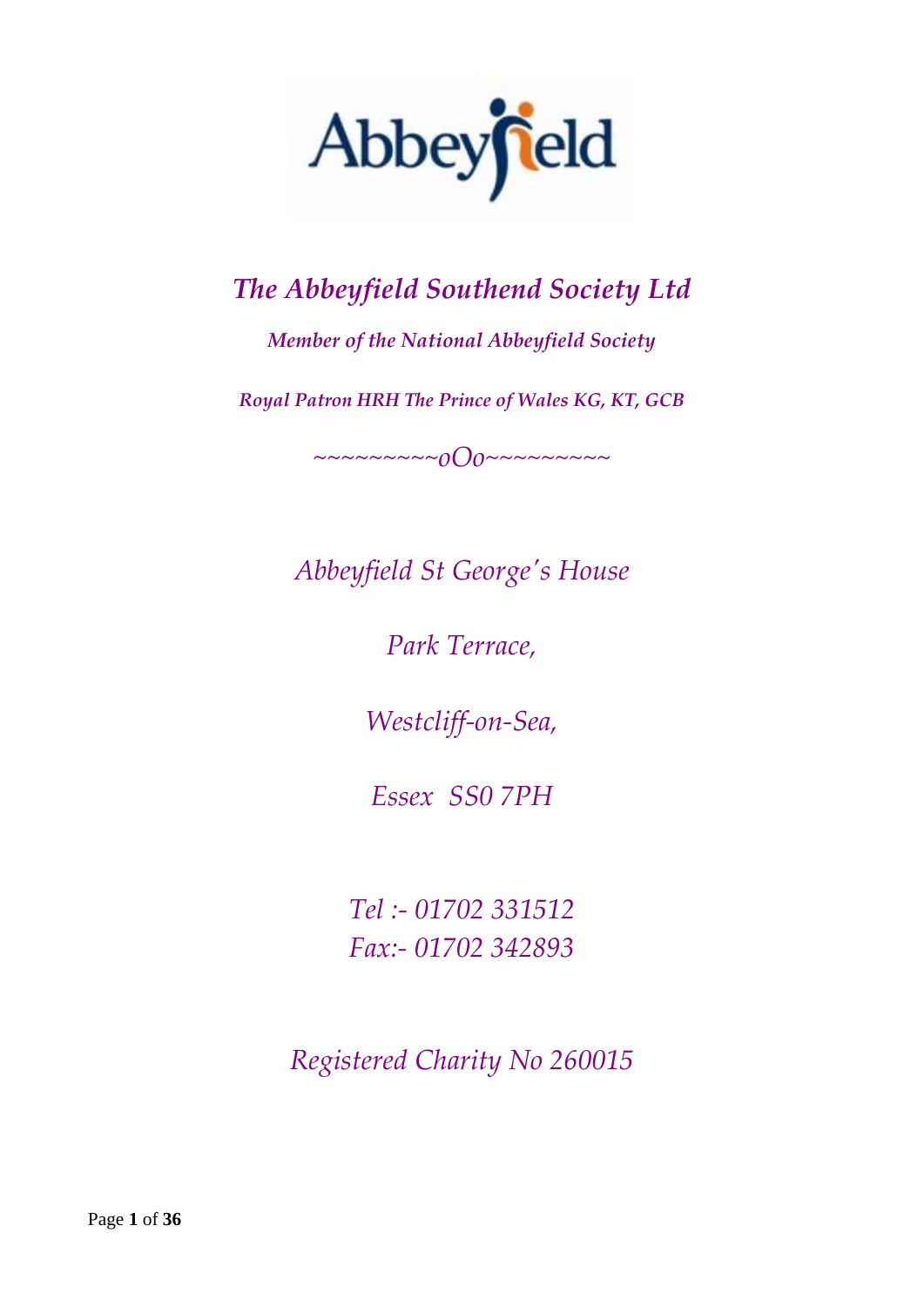# *THE ABBEYFIELD SOUTHEND SOCIETY LTD*



 *St George's House*

# *STATEMENT OF PURPOSE and RESIDENTS' GUIDE*

*In accordance with Health & Social Care Act 2008*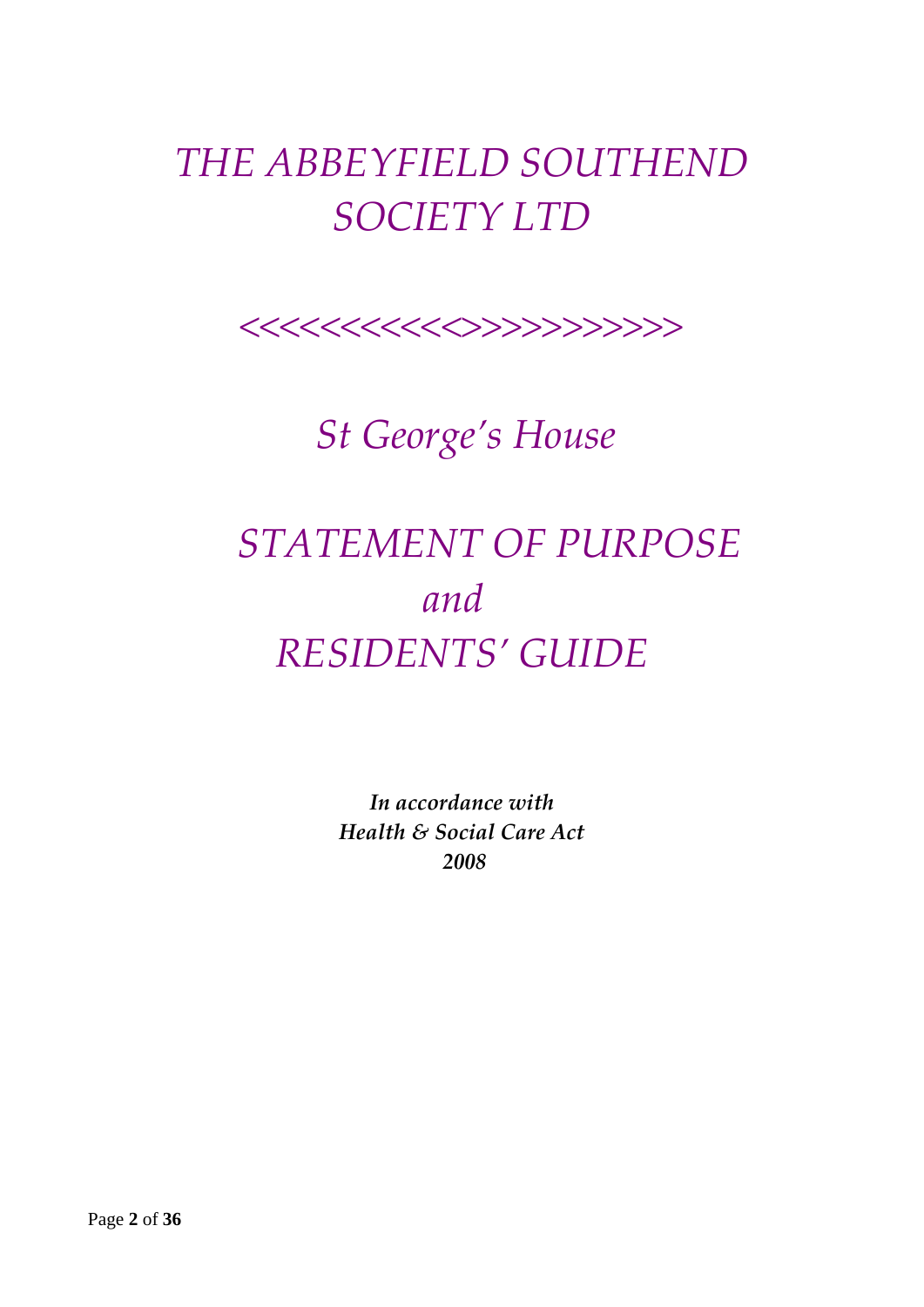### *THE ABBEYFIELD SOUTHEND SOCIETY LTD*

*~~~~~~~~~~~~~~oOo~~~~~~~~~~~~~*

### *From the Chairman*

### *Dear Resident,*

*We would like to take this opportunity to welcome you and to provide you with all the information you will need for residence at St George's House. Your Care Manager is Ms Marie Beavis and in the event of her absence, one of the Senior Care Assistants who deputise for her will be able to assist.*

*There follows some information regarding the Society and the House which we hope you will find useful.*

*We aim to provide a welcoming and homely atmosphere for our Residents and we will do everything we can to make your stay comfortable and enjoyable.*

*We will always be happy to listen to your comments, whether positive or negative and you should always feel able to speak to staff if you have any concerns, as we welcome and value your views.*

*A copy of the Society's complaints procedure is included later in this pack.*

*Geoff Salmon Chairman*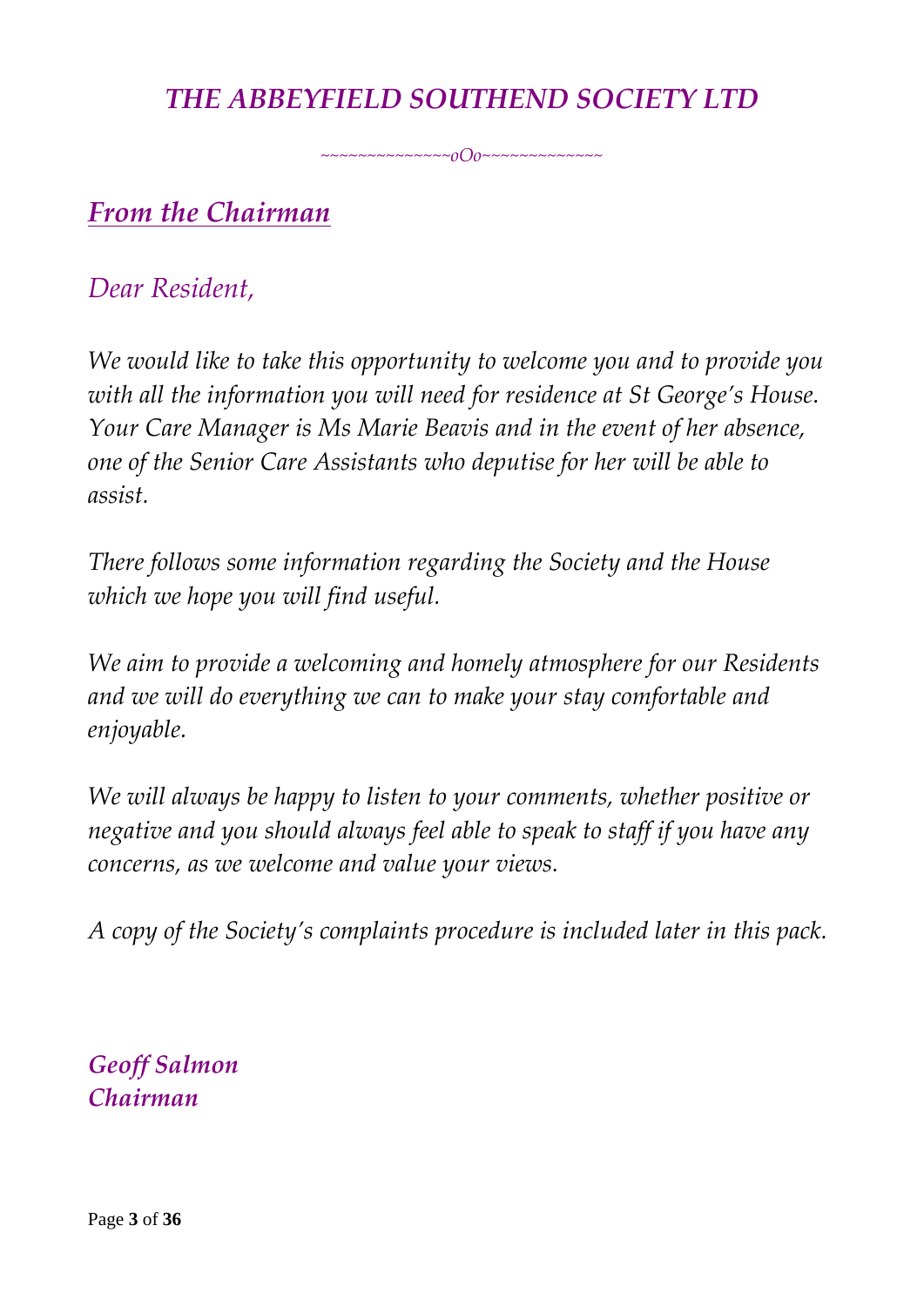### **In the beginning :-**

### *What is Abbeyfield?*

*Abbeyfield was founded in 1956 when Richard Carr-Gomm became so concerned at the number of unhappy older people he saw living alone during a visit to Bermondsey, that he resigned his Commission with the Coldstream Guards, moved from Chelsea Barracks to a bed-sit in Abbeyfield Road and became a home-help. Richard found that loneliness was the problem and so spent his army gratuity on a house in Eugenia Road and invited four lonely older people to join him. By Christmas of that year he had become the first Abbeyfield house keeper.*

*At St. George's House we have 25 Residents and we are a Registered Residential Care home with care staff on duty day and night and a qualified Manager in charge.*

*Each Resident has his or her own single room, with en-suite facilities. Residents may bring in small items of furniture together with pictures and ornaments to personalise their room. Bathrooms and toilets are conveniently placed for all rooms. Special equipment appropriate for the needs of the frail elderly is installed.*

*St. George's House provides the devoted care which our Residents need and deserve. The Manager and her staff dedicate themselves to the philosophy of care in Abbeyfield, which is that Residents should live in comfortable, happy surroundings and be encouraged to take as full and active a part in day-to day activities as their physical and mental condition will allow.*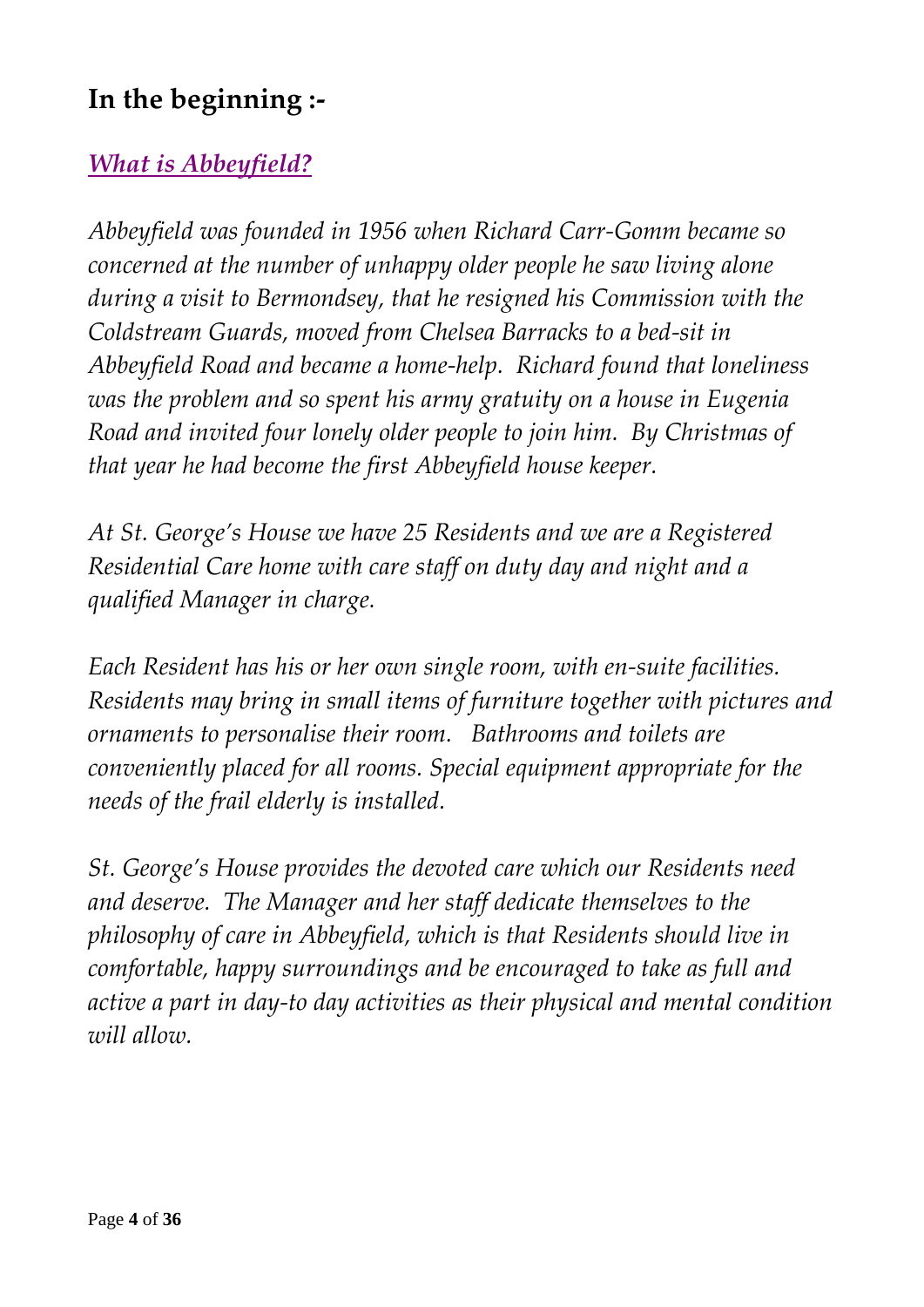#### *TABLE OF CONTENTS*

- *1. Organisational structure of the Abbeyfield Southend Society*
- *2. Organisational structure of St George's House*
- *3. Staff qualifications and experience*
- *4. Aims and Objectives*
- *5. Health and Personal Care*

*Philosophy of Care Assessment Move-on Policy Care Plans Key Workers Medication Falls / Accidents Quality*

*6. Daily Life at St George's House*

*Catering arrangements Residents' meetings Advocacy Activities Religious Services Visitors Valuables / Residents' Finances*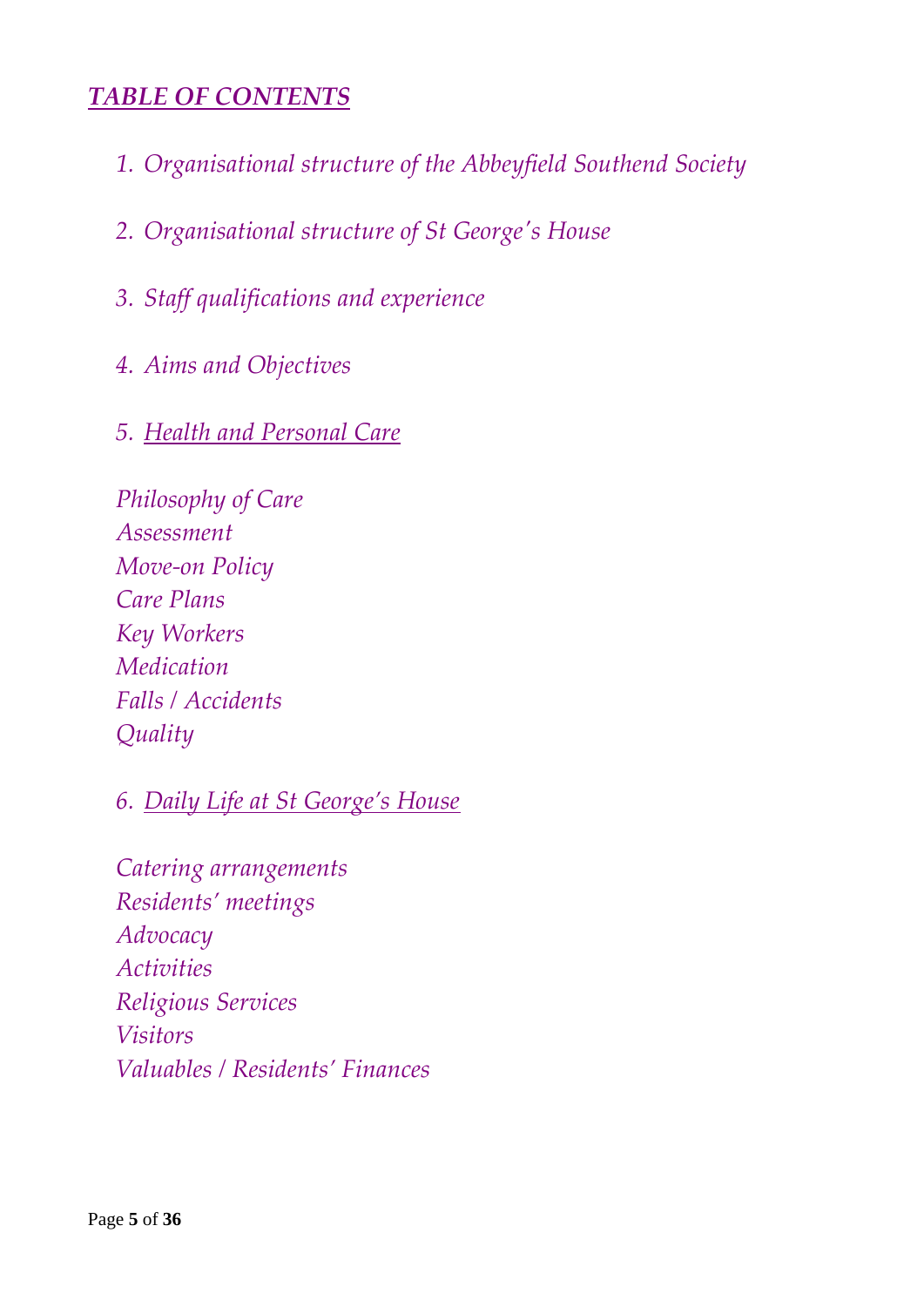#### *7. Physical Environment*

*Your room Communal Areas Disabled Access Parking Telephones Laundry Nurse call system Pets-As-Therapy scheme Pets*

#### *8. Health & Safety*

*Fire Electrical equipment Manual handling Wheelchairs Smoking Rights and responsibilities*

#### *9. Fees*

*Standard charges and method of payment Review of charges Other chargeable services Local Authority Contract arrangements*

*10. Complaints / Comments Complaints procedure Further contacts*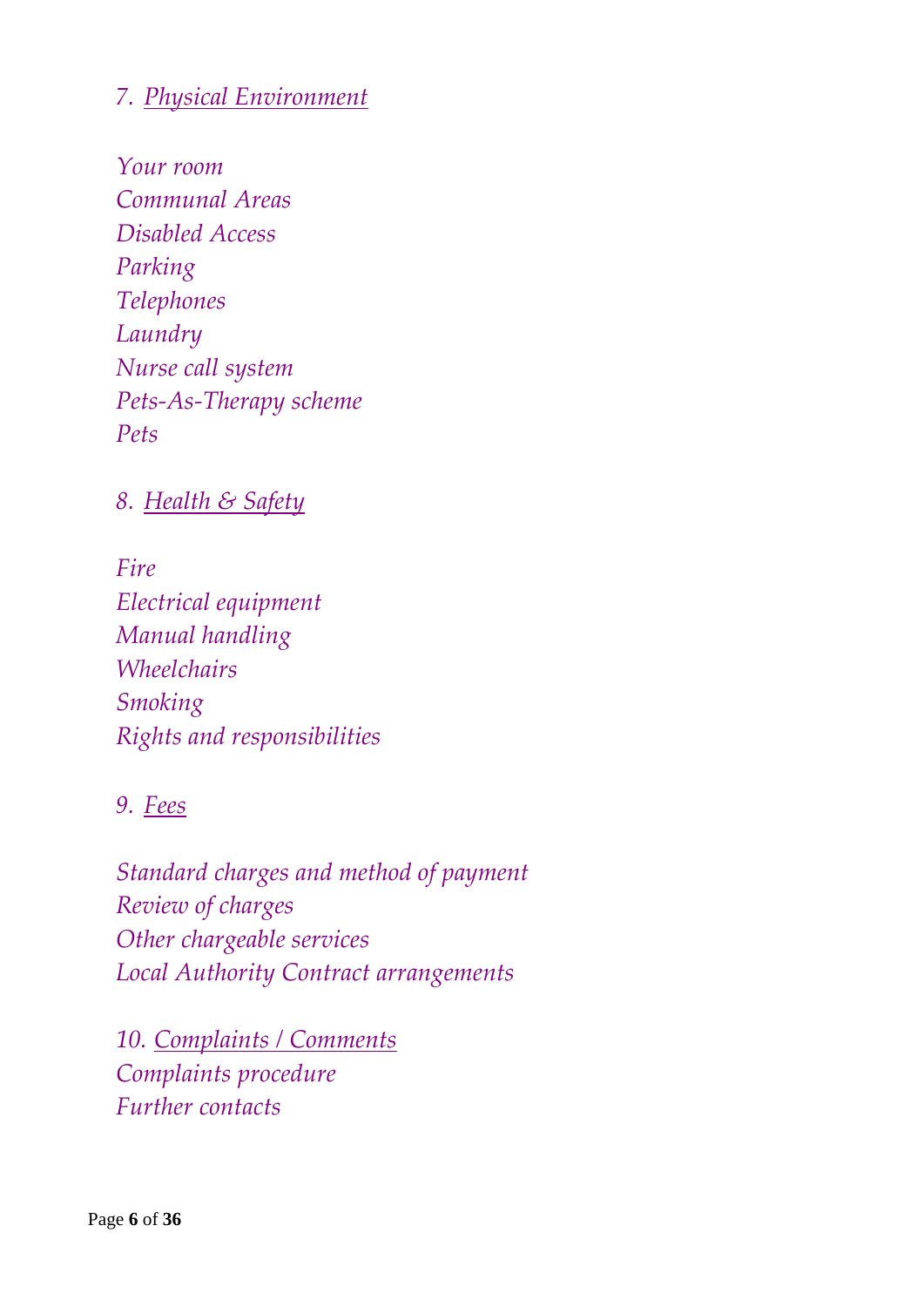*1. Organisational structure of the Abbeyfield Southend Society Ltd.*

# *AVAILABLE ON REQUEST*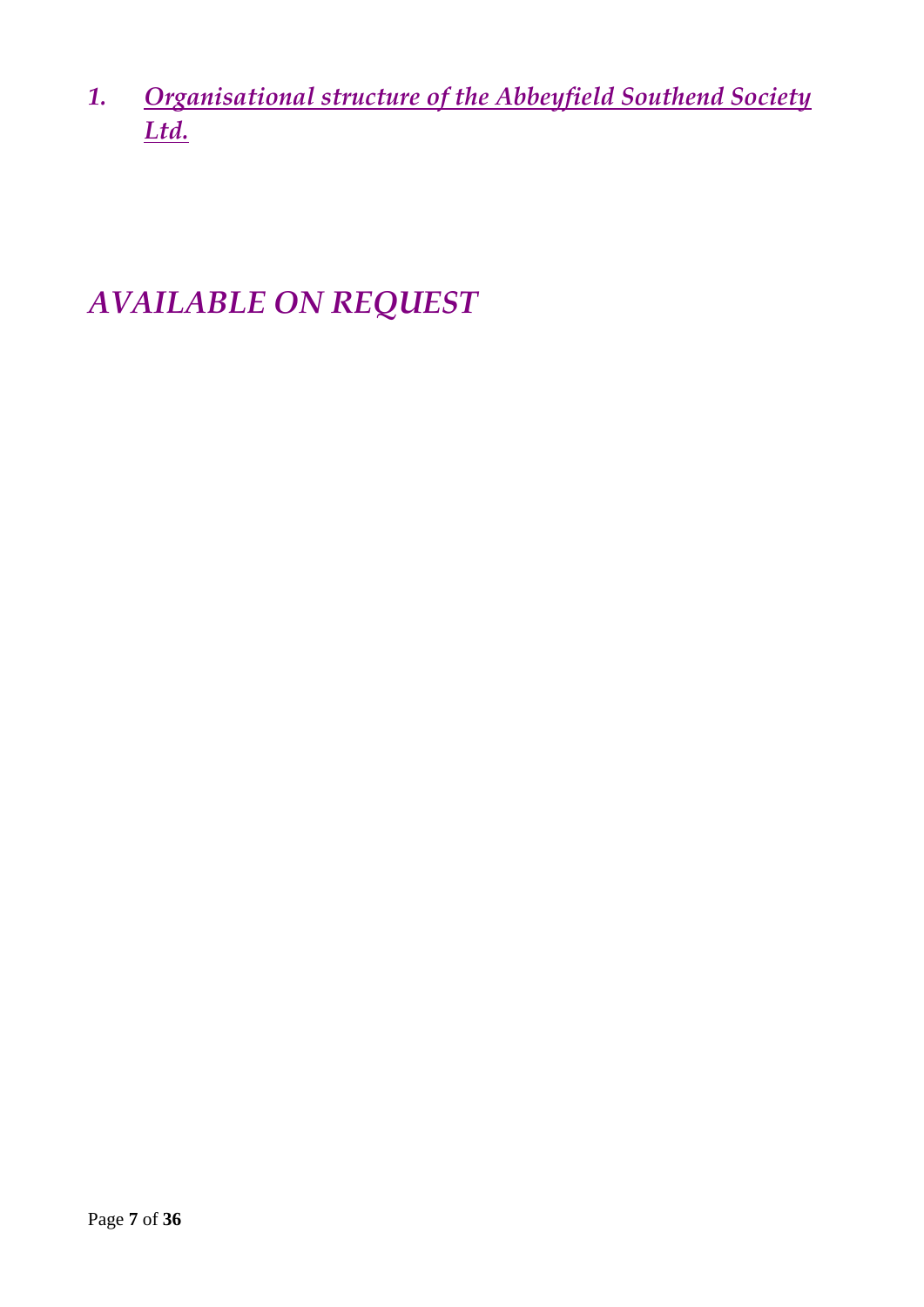*2. Organisational Structure of St George's House*

# *AVAILABLE ON REQUEST*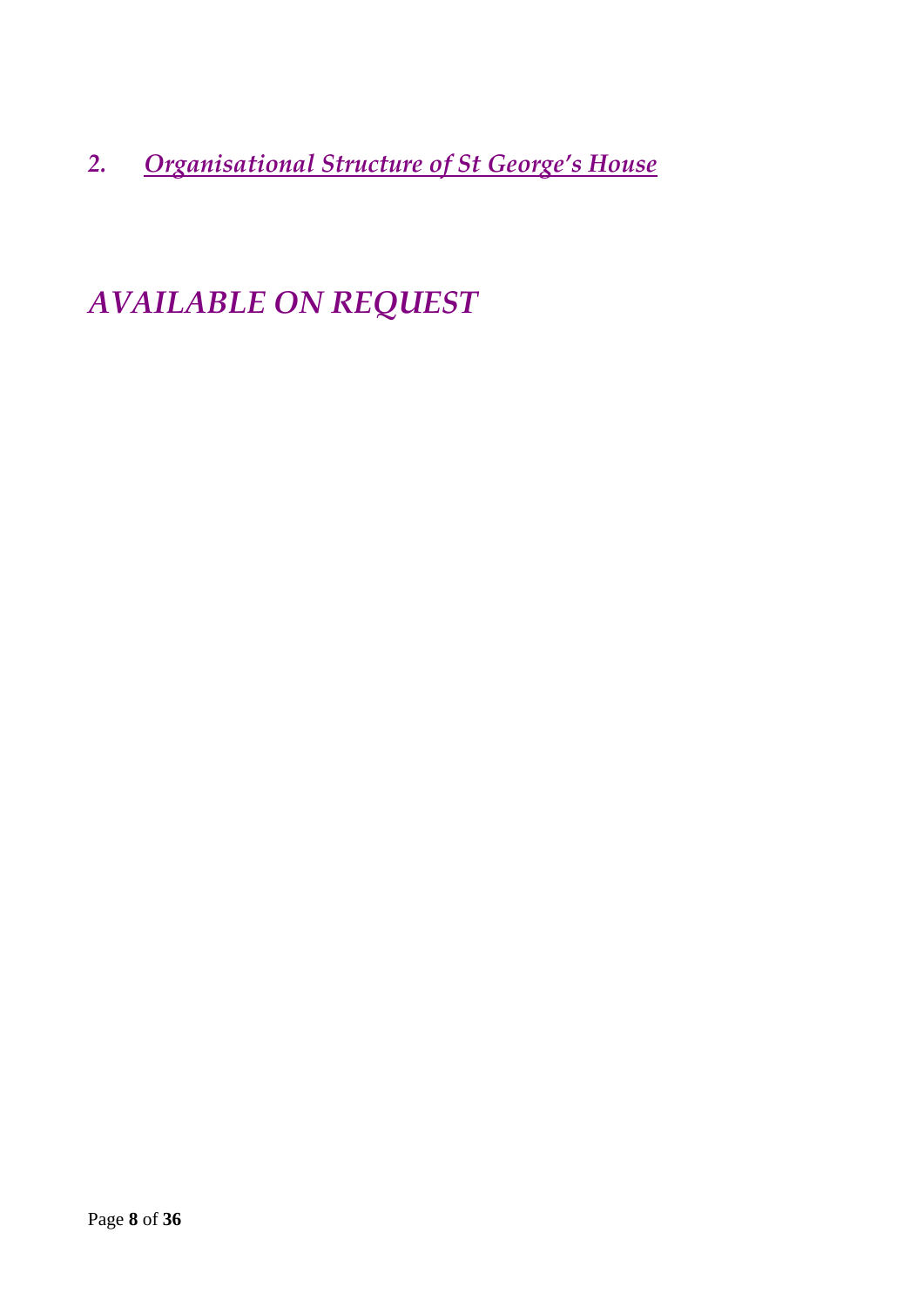### *3. Qualifications and Experience*

*Although the rate of turnover of staff at St George's House is very low, there will inevitably be times when the qualifications and experience of staff working in the House will vary. The table below illustrates levels taken as at April 2013.*

| <b>Staff</b>                                                                                  | N <sub>o</sub> | <b>Experience &amp; Qualifications</b>                                                                                                                                                                | <i>Experience</i>                                                                                                                                                                      |
|-----------------------------------------------------------------------------------------------|----------------|-------------------------------------------------------------------------------------------------------------------------------------------------------------------------------------------------------|----------------------------------------------------------------------------------------------------------------------------------------------------------------------------------------|
|                                                                                               |                |                                                                                                                                                                                                       |                                                                                                                                                                                        |
| Matron/Manager                                                                                | $\mathbf{1}$   | RMA, NVQ 2, 3 & 4.<br>D32/D32 NVQ Assessor<br>Manual Handling Trainer,<br>SOVA trained, 1st Aid at Work<br>COSHH trained, Safe Handling of<br>Medication, Clinical Observation<br>Conflict Resolution | Extensive<br>experience in care<br>of the elderly. 5<br>years as Registered<br>Manager preceded<br>by 10 years as<br>Senior Care at St<br>George's<br>and 6 years as Care<br>Assistant |
| <b>Senior Care</b>                                                                            | $\overline{4}$ | Covering 1 <sup>st</sup> Aid at Work,<br>Manual Handling, Food<br>Hygiene, Health & Safety,<br>COSHH, SOVA., NVQ 2& 3& 4<br>$(100\% trained)$                                                         | Experience of<br>working with the<br>elderly up to 21<br>years                                                                                                                         |
| <b>Care Assistants</b>                                                                        | 21             | Covering Basic 1 <sup>st</sup> Aid, Manual<br>Handling, Food Hygiene, Health<br>& Safety, COSHH, SOVA, NVQ<br>$2(100\%$ trained)                                                                      | Experience of<br>working with the<br>elderly up to 21<br>years                                                                                                                         |
| <b>Catering</b><br><b>Manager</b><br><b>Assistant Cooks</b><br>& Kitchen<br><b>Assistants</b> | $5***$         | Food Hygiene, Health & Safety,<br>1 <sup>st</sup> Aid at work, Safer Food Better<br>business, COSHH.                                                                                                  | Up to 14 years<br>experience.                                                                                                                                                          |
| Domestic /<br>Housekeeping                                                                    | $\overline{4}$ | COSHH trained, Food Hygiene,<br>Health & Safety, some have $1^{st}$<br>Aid at work, COSHH, SOVA                                                                                                       | Experience ranging<br>to 11 years                                                                                                                                                      |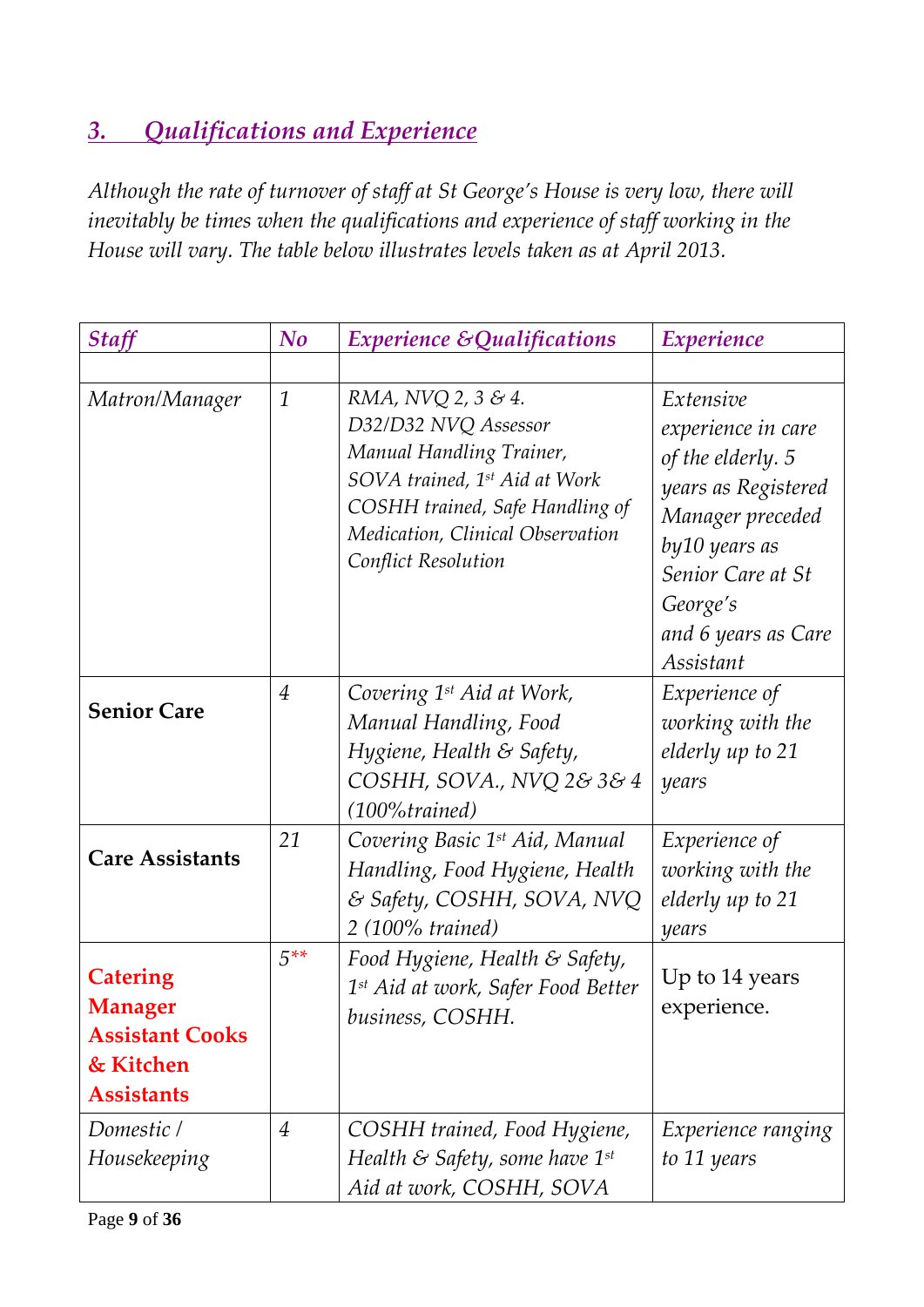| General Manager                | $1***$ | Charity & Company Law, trained by<br>ACAS in Employment Law.<br>Experienced in all aspects of<br>Personnel& HR Management<br>&Payroll. Trained in Industrial<br>Relations, Contracting, Premises $\mathcal S$<br>FacilitiesManagement, Equality $\mathcal S$<br>Diversity, Health & Safety, COSHH<br>and Complaints Investigation.<br>Member of the Institute of Counselling,<br>SOVA trained | 37years in<br>Administration, 28<br>years Staff<br>Management<br>experience, 16<br>years with the<br>Society                                                    |
|--------------------------------|--------|-----------------------------------------------------------------------------------------------------------------------------------------------------------------------------------------------------------------------------------------------------------------------------------------------------------------------------------------------------------------------------------------------|-----------------------------------------------------------------------------------------------------------------------------------------------------------------|
| <b>Support Manager</b>         | $1***$ | Supports Residents, staff and<br>Volunteers. NVQ 2 in Care, Ist<br>Aid at Work, Manual Handling,<br>SOVA, Food Hygiene, COSHH,<br>SOVA trained.                                                                                                                                                                                                                                               | Extensive<br>experience in the<br>Support & Care of<br>the elderly both in<br>Sheltered $\mathcal S$<br>Domiciliary<br>settings.<br>5 years with the<br>Society |
| Maintenance Team               | $3***$ | Cover all 5 of the Society's<br>Houses. Deal with cyclical and<br>day-to-day maintenance, fire<br>alarm testing etc. 1st Aid trained,<br>COSHH trained, SOVA trained.                                                                                                                                                                                                                         | $Up$ to 6 years'<br>experience with the<br>Society.                                                                                                             |
| Office Admin &<br>Finance team | $2***$ | Deal with Residents' accounts<br>and all aspects of the Society's<br>finance, payroll, administration.<br>& Health & Safety. SOVA<br>trained, Food Hygiene Certificate,<br>SAGE trained, Health $\mathcal S$ Safety<br>certificated                                                                                                                                                           | 7 years and 4 years'<br>service with the<br>Society<br><i>respectively.</i>                                                                                     |

### *\*\* These staff are employed by "Caterplus" who provide the catering for the House*

*\*\* These staff have Society-wide responsibilities*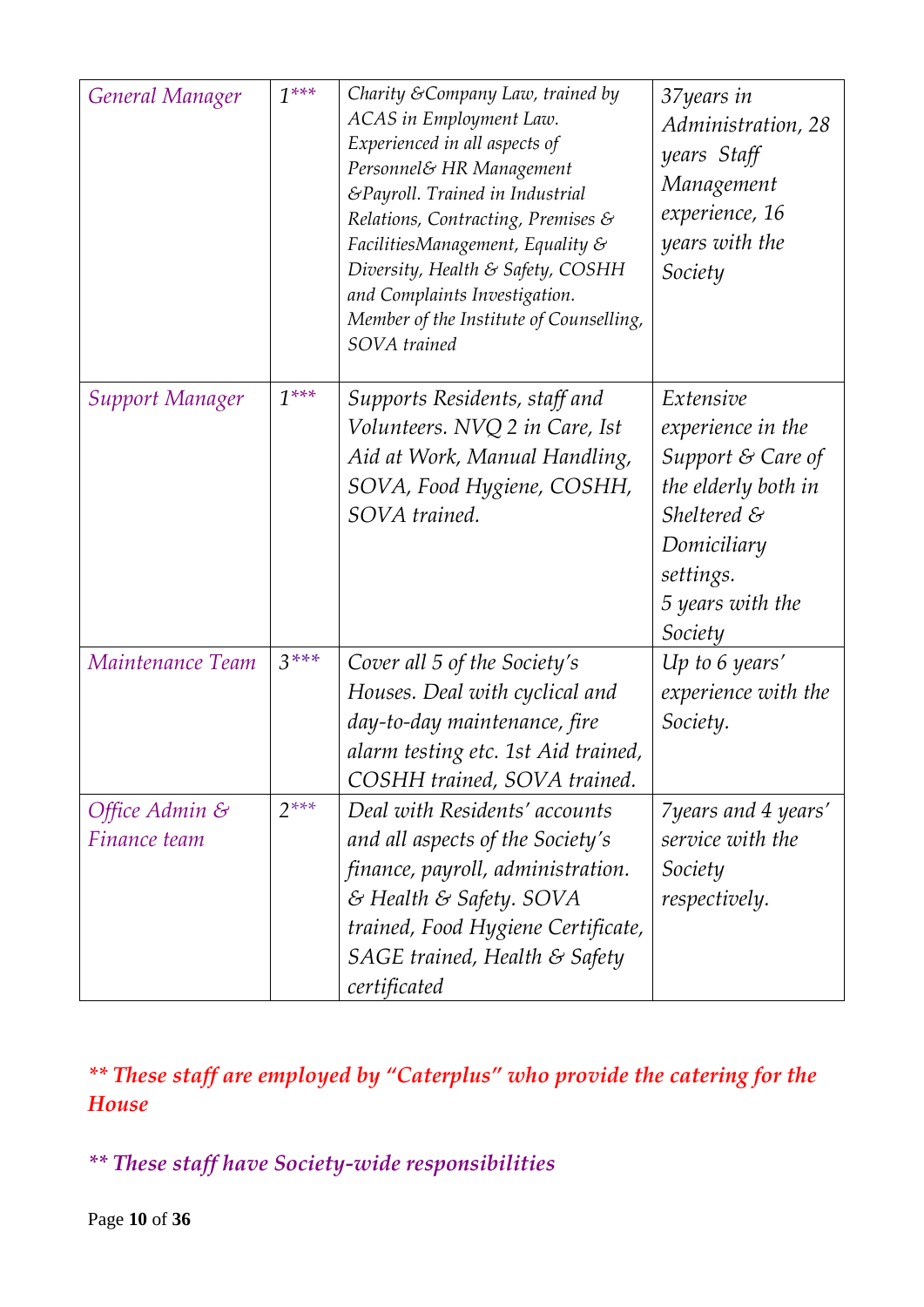### *4. AIMS AND OBJECTIVES*

*The Abbeyfield Southend Society Ltd is a Registered Charity, which operates a network of accommodation for older people, in the Borough of Southend-on-Sea.*

*St George's House was custom built in 1984 and is designed to complement Abbeyfield Sheltered Houses in the locality by providing an improved quality of life for those who, through age & infirmity, need additional care, support and assistance.*

*It is essential for present and future Residents to be made aware of what type of care is provided at St George's House – they must know the kind of care they will receive and also the way in which staff will work with and support them.*

*These details are set out below :-*

#### *In a planned approach to care for each individual, staff will :-*

- *Agree and regularly update a Care Plan with each Resident*
- *Identify with each Resident the amount of independence they can exercise safely*
- *Enable Residents to live as normal a life as possible, according to their own preferences*
- *Maintain and where possible, increase levels of independence*
- *Provide appropriate help and support when independent efforts cannot be sustained*
- *Motivate, support and recognise achievements*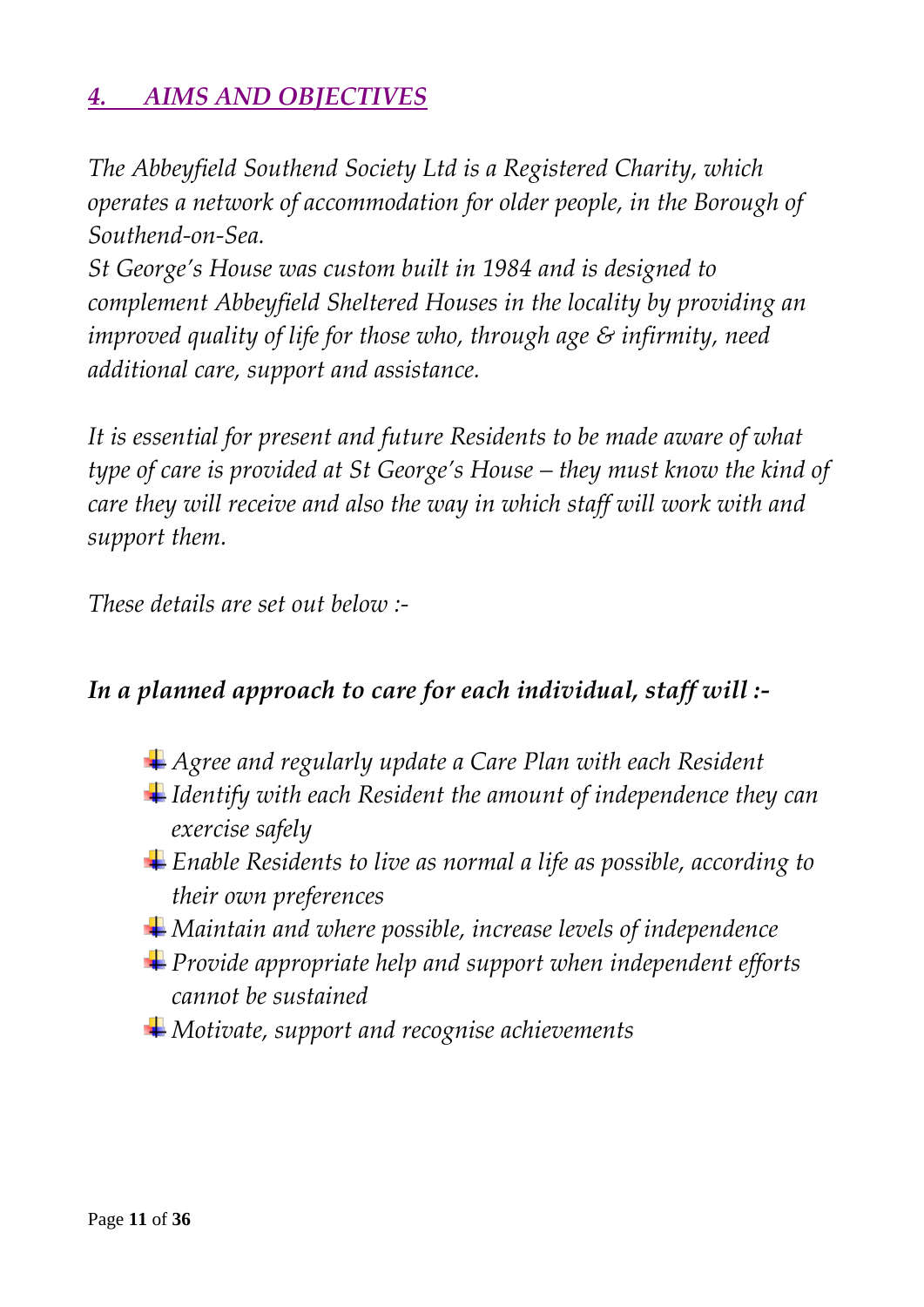## *All Residents will have available sufficient information and options to choose their own lifestyle :-*

- $\blacktriangle$  Freedom to accept or reject whatever is on offer *including medication, treatment and care practices*
- *Support in making decisions regarding their own personal affairs – including the right to manage their own finances*
- *An opportunity to review and advise on menus, menu changes and food presentation*
- *Respect for individual beliefs and culture*
- *Unrestricted access to their rooms and to the communal areas of the House and grounds*
- *Access to their own personal files*

### *At their own discretion Residents will have the choice of :-*

- *GP, chiropodist, optician, hairdresser*
- *Whether to be alone, have company or socialise*
- *Times of rising or retiring*
- *When to bathe*
- *When and where to eat*

# *In all their dealings with Residents, relatives, friends and the general public, the staff will protect the Residents' privacy and dignity by observing the following :-*

- *Knowing and respecting the type of privacy each Resident has requested*
- *Knowing the Care Plan for each individual and how help should be given*
- *Respecting the Resident's room as his or her home – knocking and waiting to be invited in*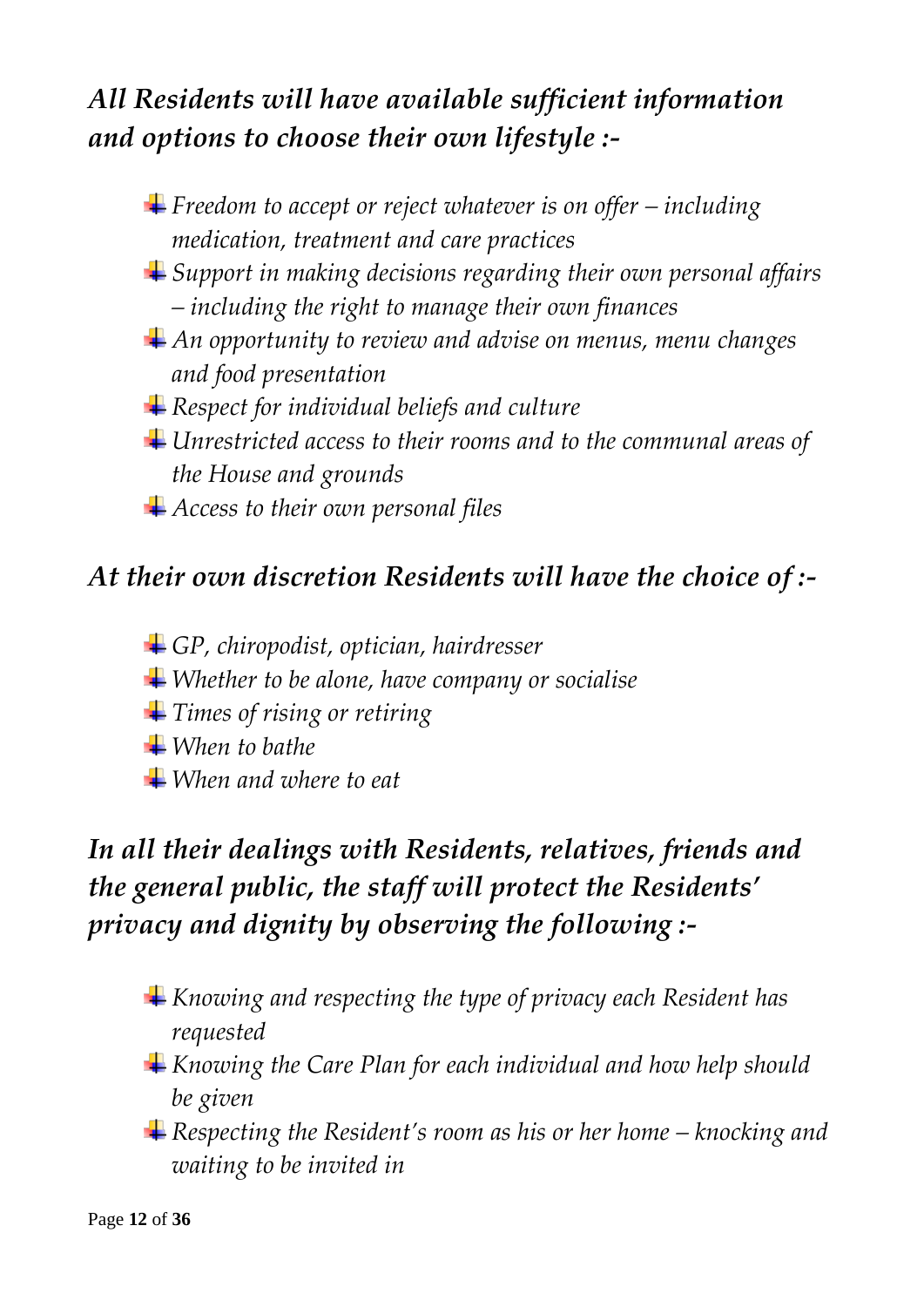*Treating all information concerning Residents as confidential*

- *Enabling Residents to wash, bathe, dress and use the toilet without intrusion, except for essential assistance*
- *Paying proper attention to Residents' clothing, grooming and personal hygiene needs, in accordance with each Resident's wishes*

### *Staff will also :-*

- *Treat each Resident in a mature, adult fashion*
- *Help create an atmosphere which is homely, cheerful and relaxed at all times*
- *Be confident and skilful in the duties they carry out*
- *Be informal and yet efficient*
- *Make time to chat and form friendships with Residents*
- *Take pride in and enjoy their work*

### *There will be no practices which hurt Residents. There will therefore be :-*

*No action taken which degrades any person*

- *No ridicule or humour at another person's expense*
- *No discrimination against any person, for any reason*

#### *5. HEALTH AND PERSONAL CARE*

*Prior to admission to St George's House, the Care Manager will carry out a detailed assessment to ensure that your needs can be fully met by the staff and the facilities on offer.*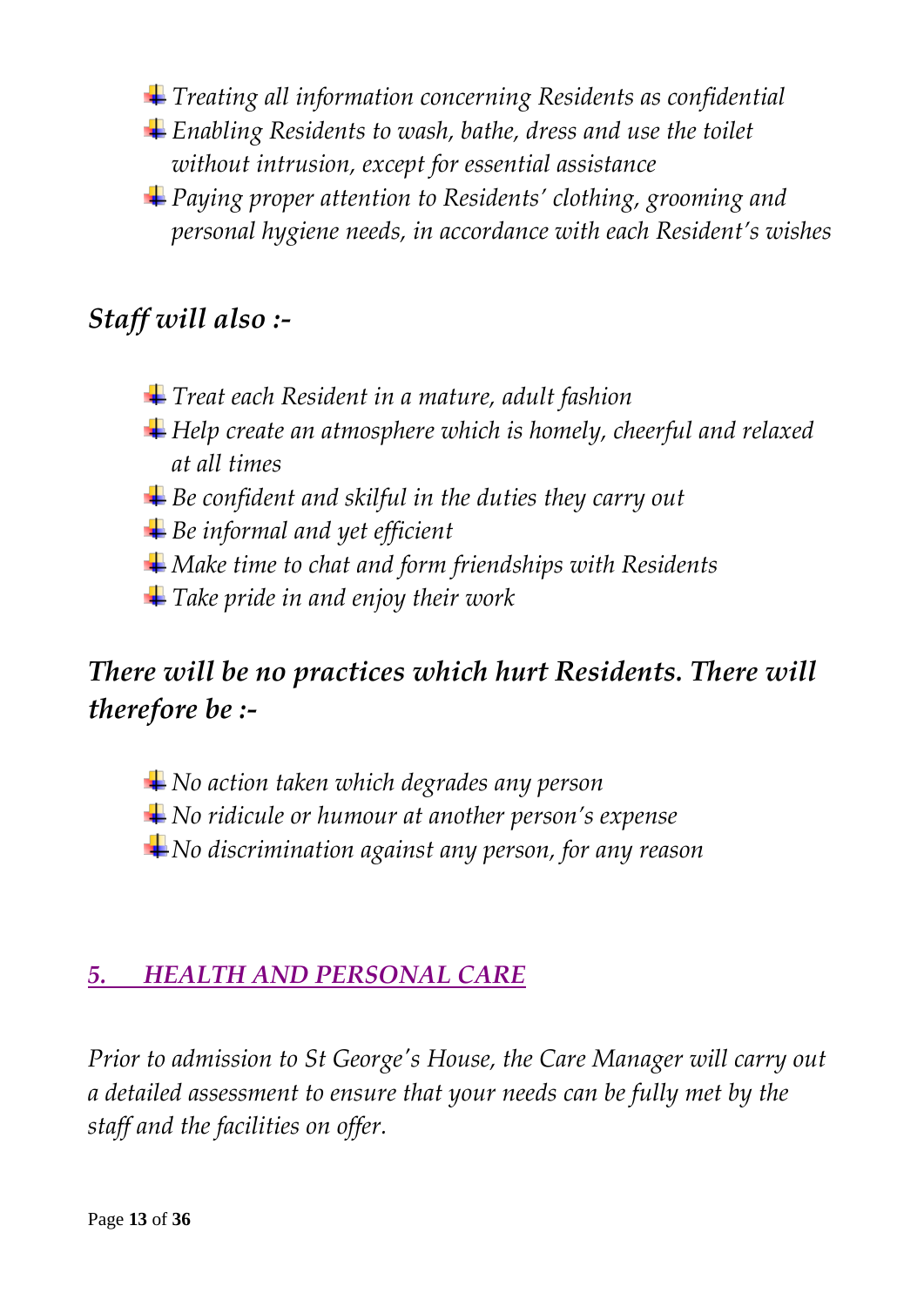*You are encouraged to visit the House before admission, accompanied by family and friends if you wish, to view the House and your room and to obtain the answers to any questions you may have. St George's House is registered with the Care Quality Commission, to care for Residents in the following category :-*

## *CARE HOME (ELDERLY)*

*St George's House caters for persons of 75 years and above. ~~~~~~~~~~~~~oOo~~~~~~~~~~~~~*

### *5.1 Philosophy of Care*

*At St George's House we recognise that the number of years a person has lived, does not necessarily mean that their wishes, feelings and daily lives should fall into particular categories. We recognise and respect* 

*individuality and we will value your life experiences and knowledge, using these to agree a plan for your personal care.*

*We will treat you with courtesy and respect whilst protecting your privacy and dignity and we will encourage you to maintain the highest levels of independence possible.*

*Staff will speak to you, using your preferred name, in a helpful and courteous manner at all times.* 

*Staff will not enter your room before knocking and will then wait to be invited in. Staff will also ensure that you have private access to using the telephone and meeting relatives or other visitors.*

#### *5.2 Assessment*

*All prospective Residents will be invited to visit the Home with friends, family or sponsors to enable them to assess the quality, facilities and suitability of the Home. If they wish to continue with their application they will then receive a full and comprehensive assessment which is*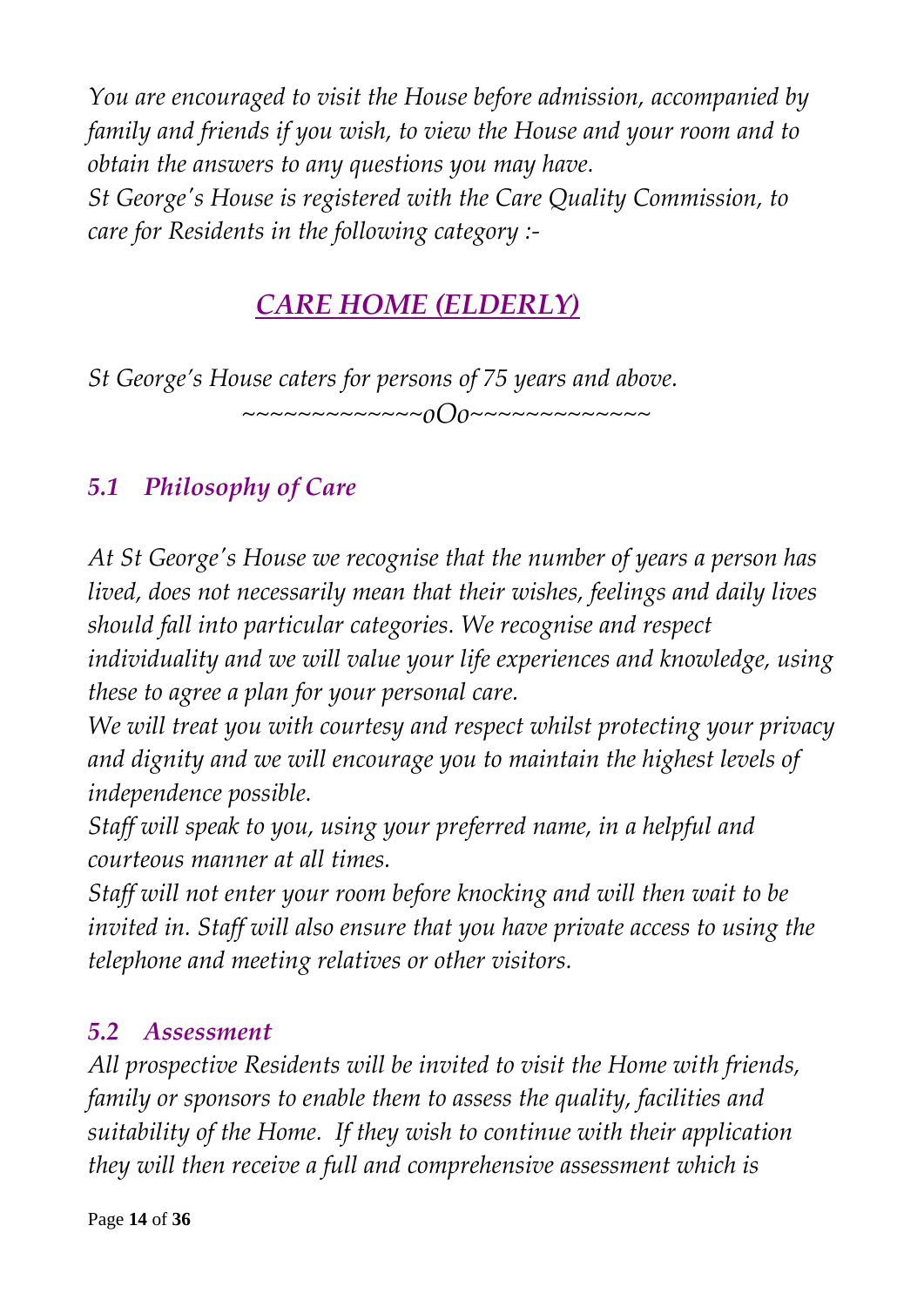*undertaken by a trained and competent person. The assessment process will meet the requirements of the Social Care Act 2008 and will be regardless of whether the prospective new Resident is being admitted via Health & Social Services or is self-funding.*

#### *The assessment will cover*

*Personal care and physical well-being Diet and weight, including dietary preferences Sight, hearing and communication Oral health* **<sup>■</sup>Foot care** *Mobility and dexterity Continence Medication usage Mental state and cognition Social interest, hobbies, religious and cultural needs Personal safety and risk Carer and family involvement and other social contacts/relationships.*

*This will ensure that any prospective Resident will, when entering the Home, know that their needs will be met. The assessment will inform the Care Plan which will detail how the Home intends to meet the needs of the Resident.*

*All new Residents will be offered a trial placement before they and/or their representatives make a decision to stay. If prospective Residents are unable to visit the Home they will be offered the opportunity for staff to visit them at home at their convenience.* 

*If, after the assessment, it is felt that the Home cannot meet their needs, this will be put in writing and if possible advice will be offered on alternative accommodation and sources of help.*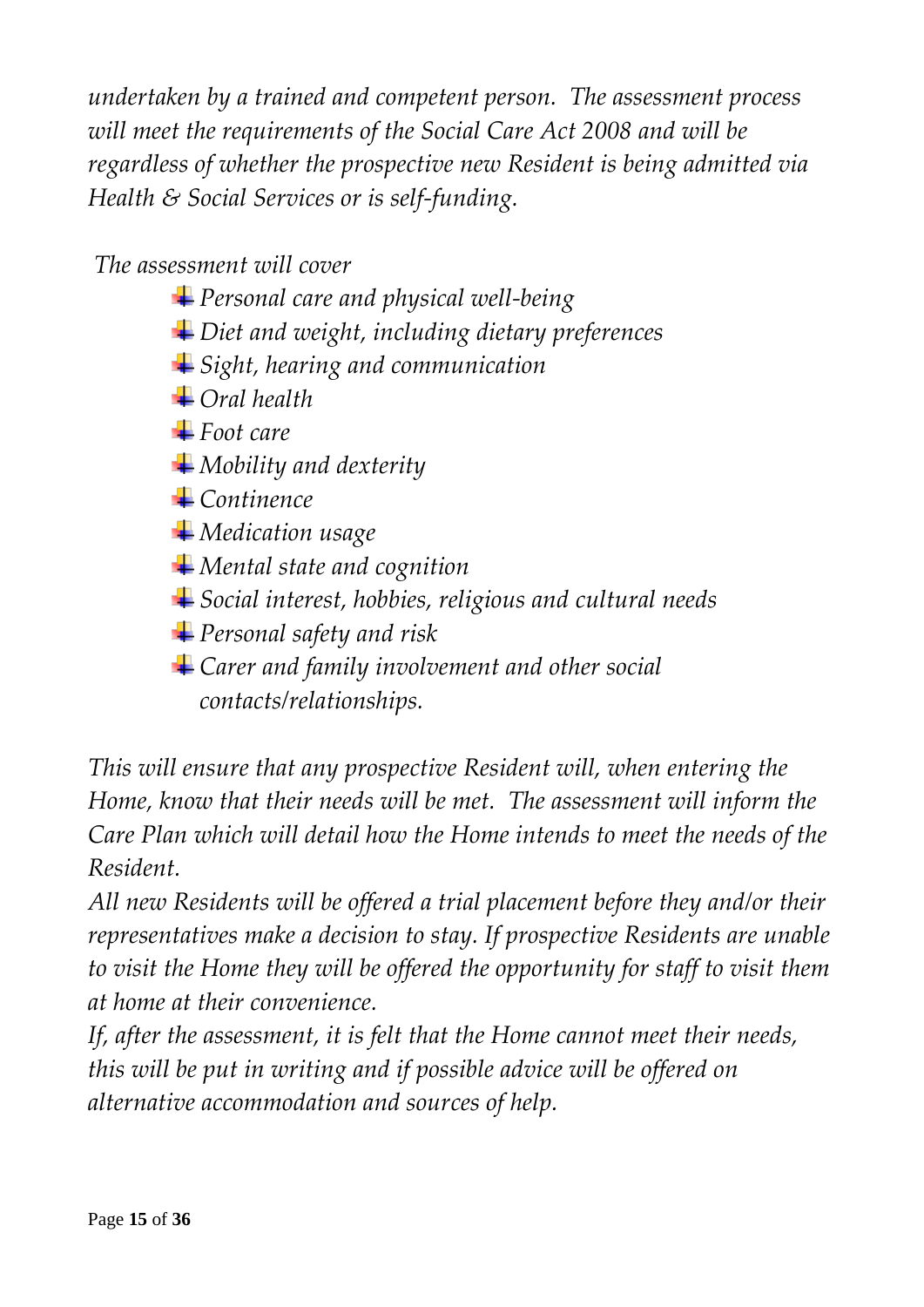#### *5.3 Move-on Policy*

#### *5.3.1 General*

*The Society aims to help Residents stay for as long as they wish; most Residents make Abbeyfield their home for life. Sometimes, however, Residents need or wish to move on, and occasionally Abbeyfield may ask a Resident to leave.*

*When a Resident has to move on Abbeyfield will do all it can to help the Resident to clarify needs and wishes, understand the range of options open and make an informed decision. As appropriate, and with the Resident's agreement, the Society will involve relatives, sponsors and/or the Resident's legal representative.*

#### *5.3.2 Notice*

*Residents are required to give two month's written notice and send it to the Society's Registered Office at 19, Clifftown Rd., Southend-on-Sea, Essex SS1 1AB*

*The Society will normally give two months written notice to vacate. In exceptional circumstances the Society may, as stated in the Contract, reduce the period of notice. Such circumstances may include sudden and acute behavioural problems that cause significant disruption or risk of harm to other Residents and/or staff, or sudden and acute onset of longterm physical or mental frailty requiring care that cannot be provided at the House.*

*Notice to vacate will be issued to a Resident at the House and a copy will be sent (for information only) to the Resident's legal representative or sponsor unless other arrangements exist. Notice will be written and signed by the Society Chairman. It will specify why notice has been given.*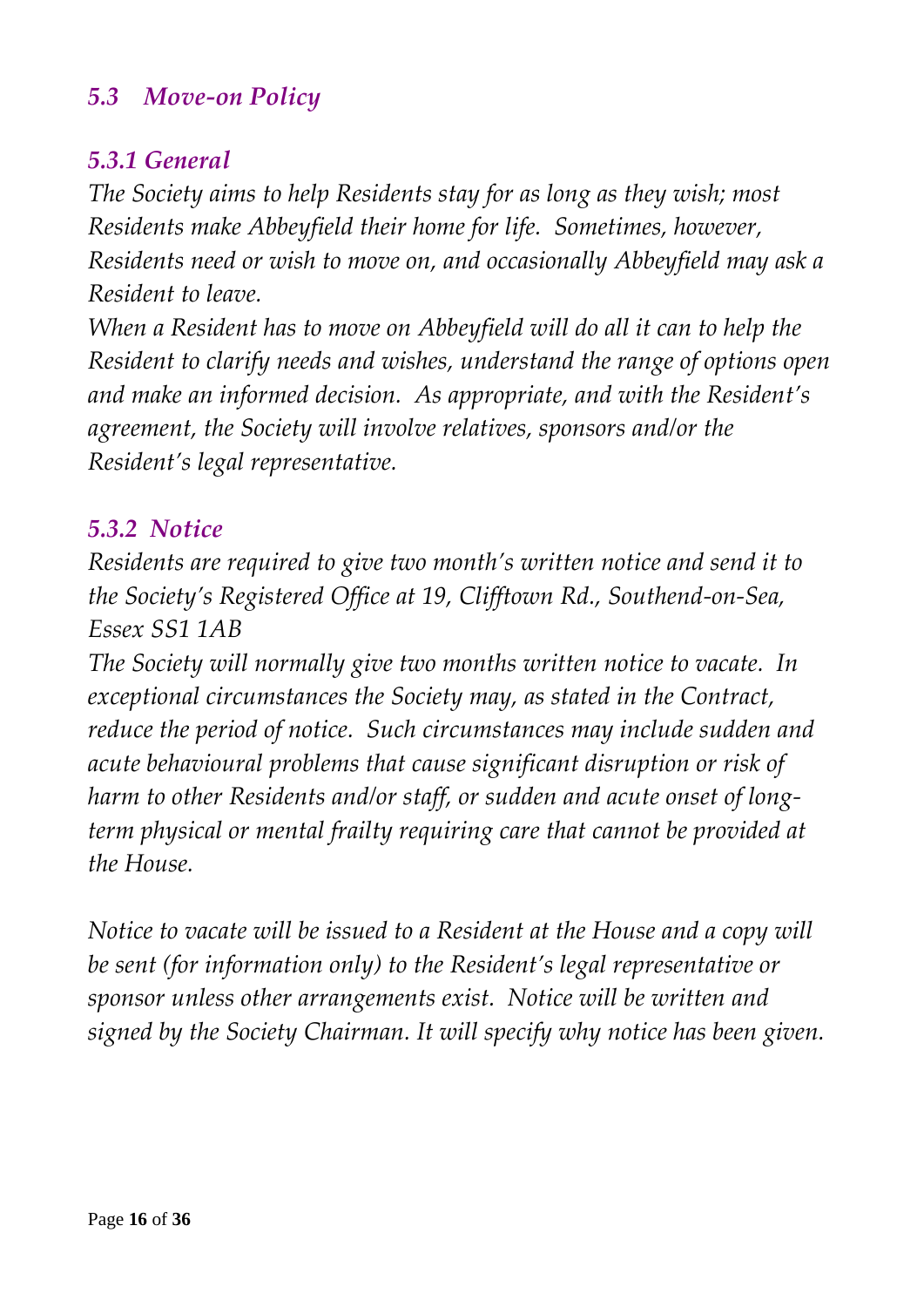#### *5.3.3 Grounds for serving notice to vacate*

*The grounds for notice to vacate are stated in the Contract to provide service and care.*

#### *5.3.4 Securing suitable alternative accommodation*

*When the Resident needs more specialised care than can be provided in the House, the Society will assist the Resident to identify the availability of suitable alternative accommodation. If the Resident chooses or needs to move on for other reasons, then it is their own responsibility to find alternative accommodation although it is recognised that he or she may appreciate help. The Society will expect sponsors, family and friends to assist. As appropriate, the Society will help Residents by* 

- *discussing needs and options with the Resident and, with permission, his or her sponsor, relative or legal representative.*
- *helping to arrange an assessment of the Resident's care needs with Social Services*
- *listening to the Resident's wishes and acting as his or her advocate or representative, or helping to find an independent advocate.*
- *providing information about relevant housing providers.*
- *contacting other Abbeyfield societies or other housing and care providers on the Resident's behalf.*
- *helping the Resident to secure advice about funding and, as necessary, helping to arrange a financial assessment by social services.*

### *5.3.5 If a Resident refuses to leave*

*If, having been given notice to vacate, a Resident refuses to leave by the due date, the Society will, if appropriate, take possession proceedings through the courts. Residents who do not accept the notice and seek to challenge possession proceedings may do so through the courts.*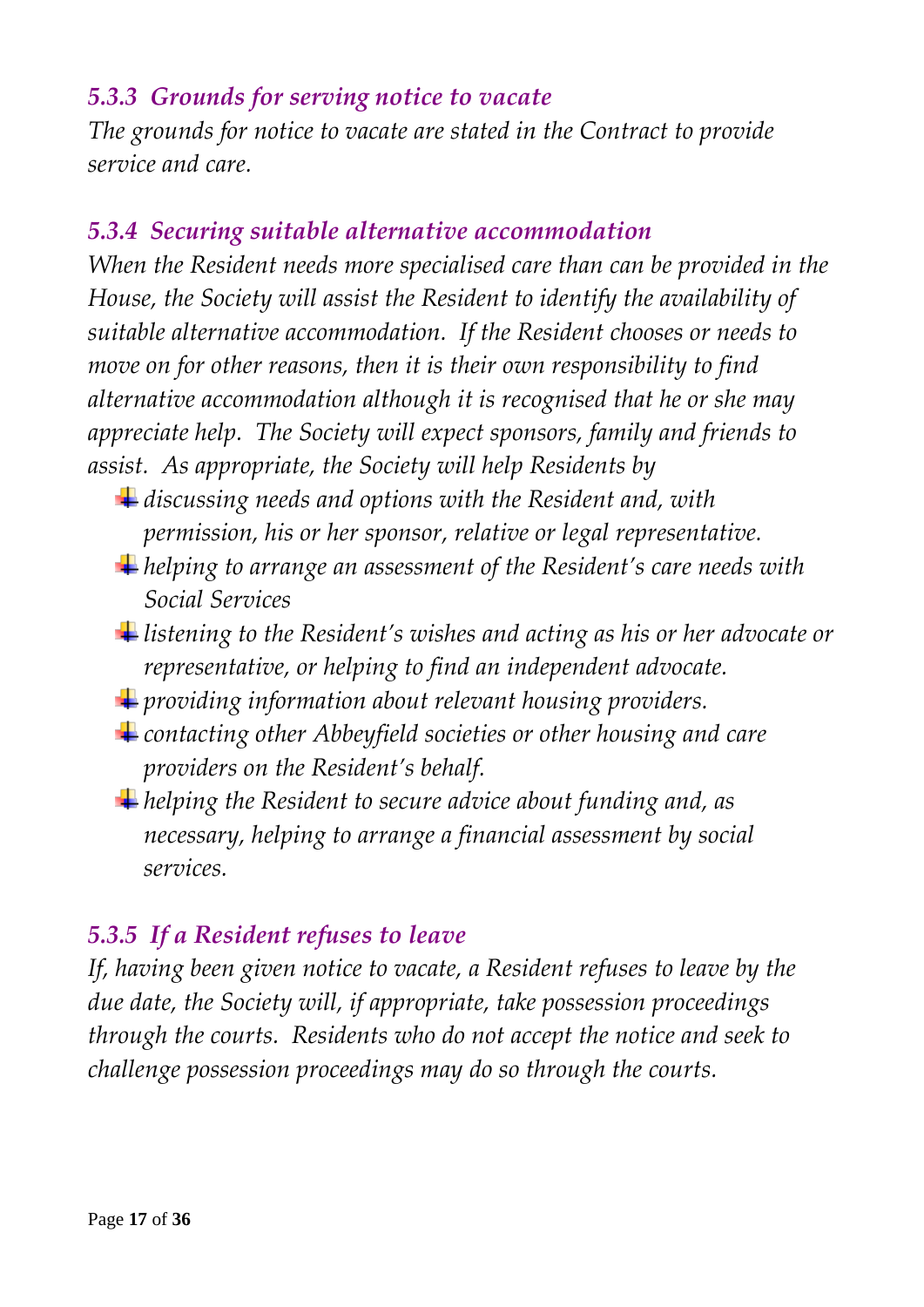### *5.3.6 Practical help with moving*

*The Society will help Residents prepare for the move and offer practical support as appropriate by:*

- *helping to ensure that the Resident notifies service providers, their*  ÷ *GP and others of the date of the move and his or her new address.*
- ₩ *reminding the Resident to acquire sufficient medication and other essential items for the first week in the new home.*

### *5.4 Care Plans*

*An individual Care Plan will be drawn up with your involvement. This is designed to identify your particular care needs and sets out how these needs, plus your lifestyle choices, will be met.*

*You will be encouraged to participate fully in this planning process and a copy of your Care Plan will be available to you at any time. The Care Plan is kept constantly under review and if changes are required these will be addressed with your involvement.*

#### *5.5 Key Workers*

*You will be allocated a Key Worker who will be responsible for ensuring that your individual care needs are identified and met, and who will also help with other tasks such as letter writing should you require. Your Key Worker will also be responsible for ensuring that the other staff at St George's House are aware of your needs.*

#### *5.6 Medication*

*Residents at St George's House are encouraged wherever possible to keep and administer their own medication and a lockable cabinet is provided in your room for this purpose.*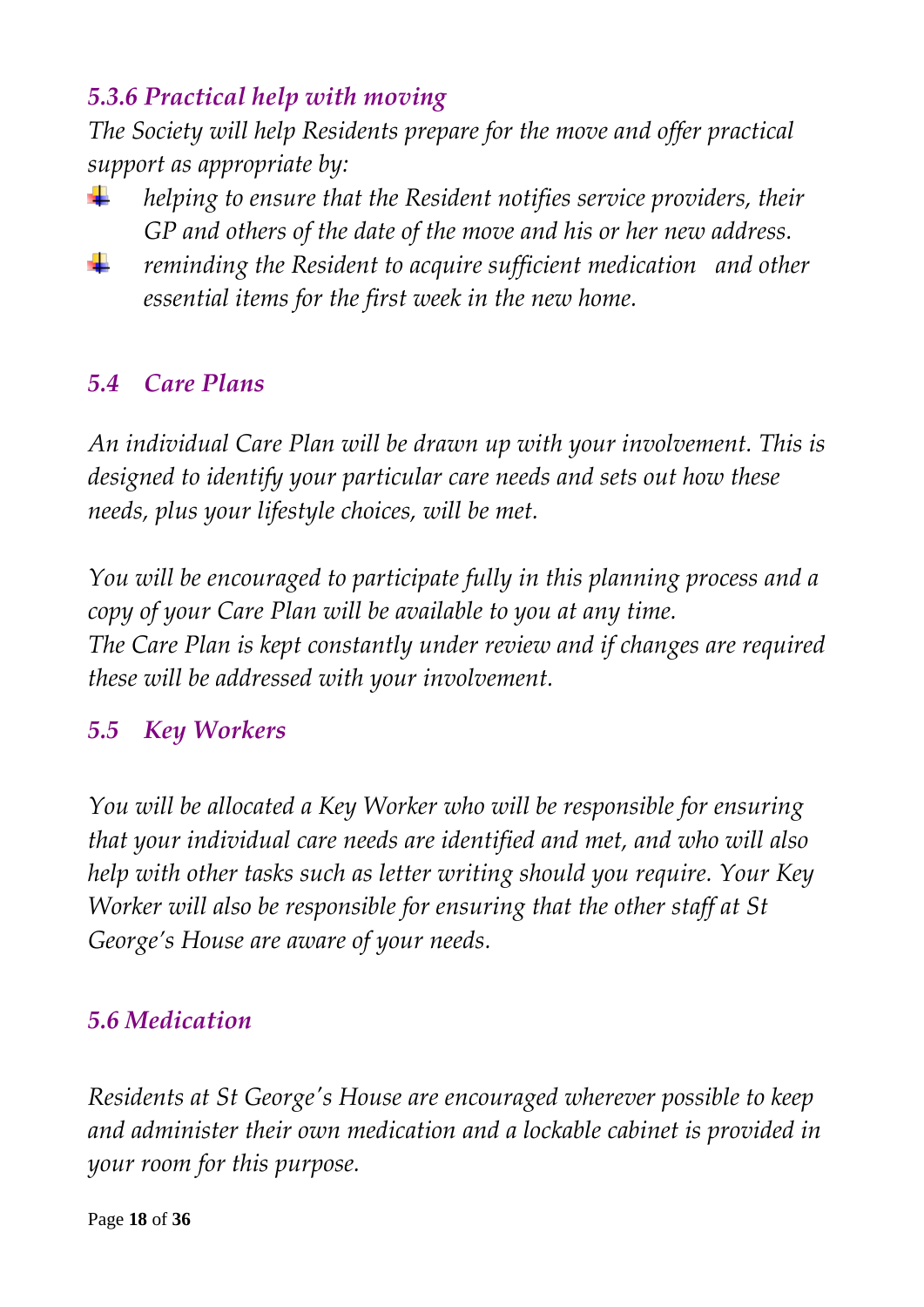*Self-medication will be discussed with you when your Care Plan is drawn up, but if you should wish, staff at the House will manage your medication for you.*

### *5.7 Falls / Accidents*

*As some Residents are more prone to falling than others, we will assess your risk of falling on admission and on an ongoing basis as part of your Care Plan.* 

*Sometimes the risk of falling cannot be managed without some restriction to your lifestyle. If this is the case, any measures to reduce this risk will be discussed with you. The results of this risk assessment will be recorded in your Care Plan.*

*As part of the House's Health & Safety policy, all reasonable measures are taken to avoid accidents.*

*However, accidents may occur and if this is the case, then the accident should be reported at once to the Registered Manager, or in her absence, the Senior Care Worker on duty. Details of any accident will be recorded in your Care Plan as well as the House's accident book. The Registered Manager will ensure that any necessary follow-up action is taken.*

### *5.8 Quality*

*The Society is always looking for ways to improve upon the service it provides. As part of this process, an un-notified audit visit may be carried out by a senior officer or Trustee. The Society, as the Registered Provider, is accountable to the Care Quality Commission.*

*During these visits, the visitor will speak to Residents, relatives and staff about the running of the House and the services provided. His or her findings are then recorded in writing and retained for inspection by the Care Quality Commission if needed.*

Page **19** of **36**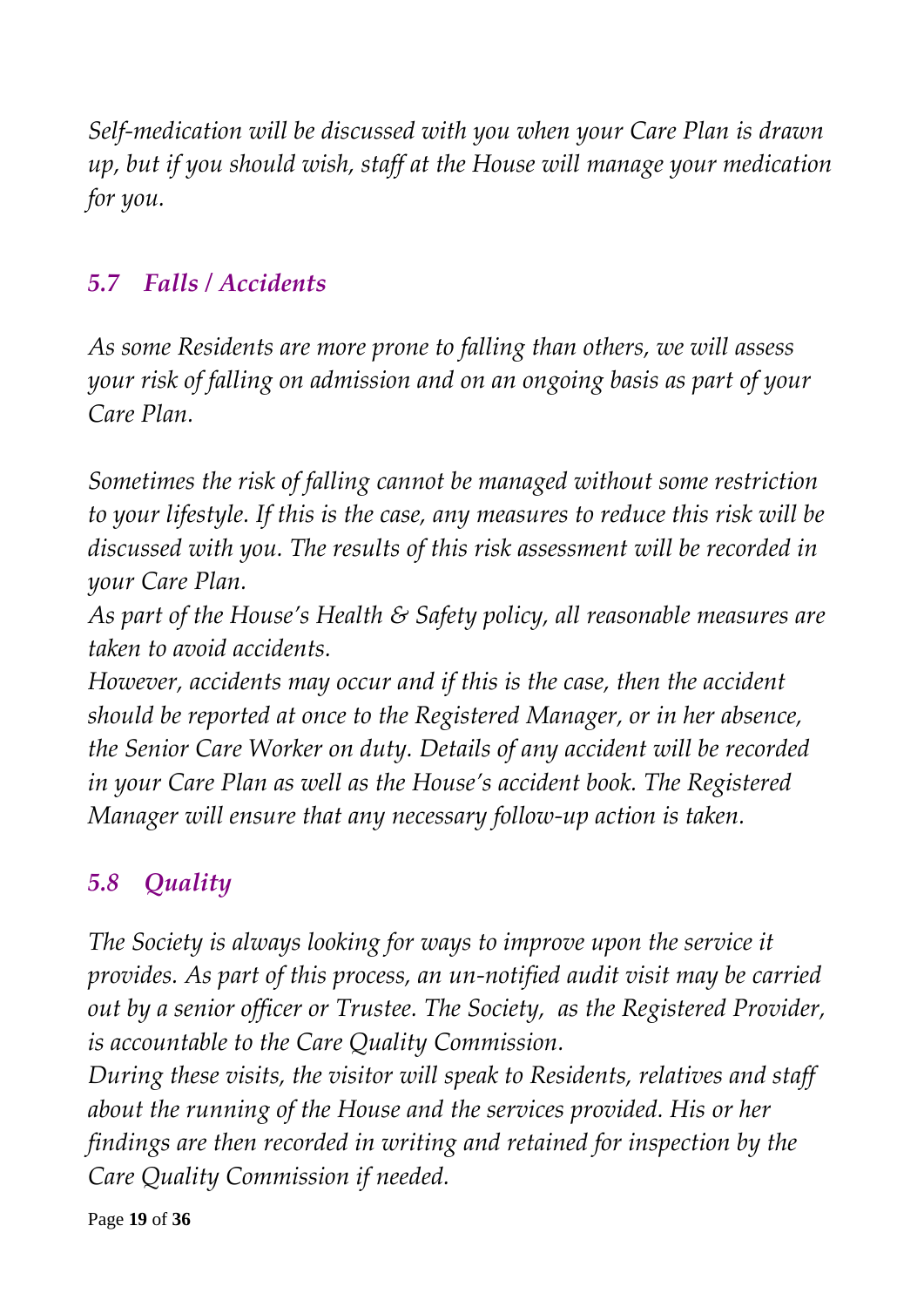*We also carry out an annual survey among all our Residents, staff, sponsors and visiting professionals seeking their views on the services we currently provide. A full report of the findings will be available to everyone.*

### *6. DAILY LIFE AND SOCIAL ACTIVITIES*

### *6.1 Catering arrangements*

*Menus are changed weekly and you will be asked to select your meals on a daily basis. Special dietary requirements are catered for as and when required.*

*We encourage Residents to eat their meals in the dining room, but meals can be eaten in your room if you require. If you need any help at mealtimes, this will be provided for you by a member of staff. Hot and cold drinks are available throughout the day on request and guest meals can be provided for your visitors by prior arrangement.*

*Meal times are as follows:-*

| <b>6am</b>     | Early morning drinks if required                 |
|----------------|--------------------------------------------------|
| 7.45 onwards   | Breakfast (served in your room)                  |
| 10.30am        | Tea and biscuits (served by the staff)           |
| $12.30 - 1.30$ | Lunch                                            |
| $3.00 - 3.30$  | Tea and biscuits / cake (served by the<br>staff) |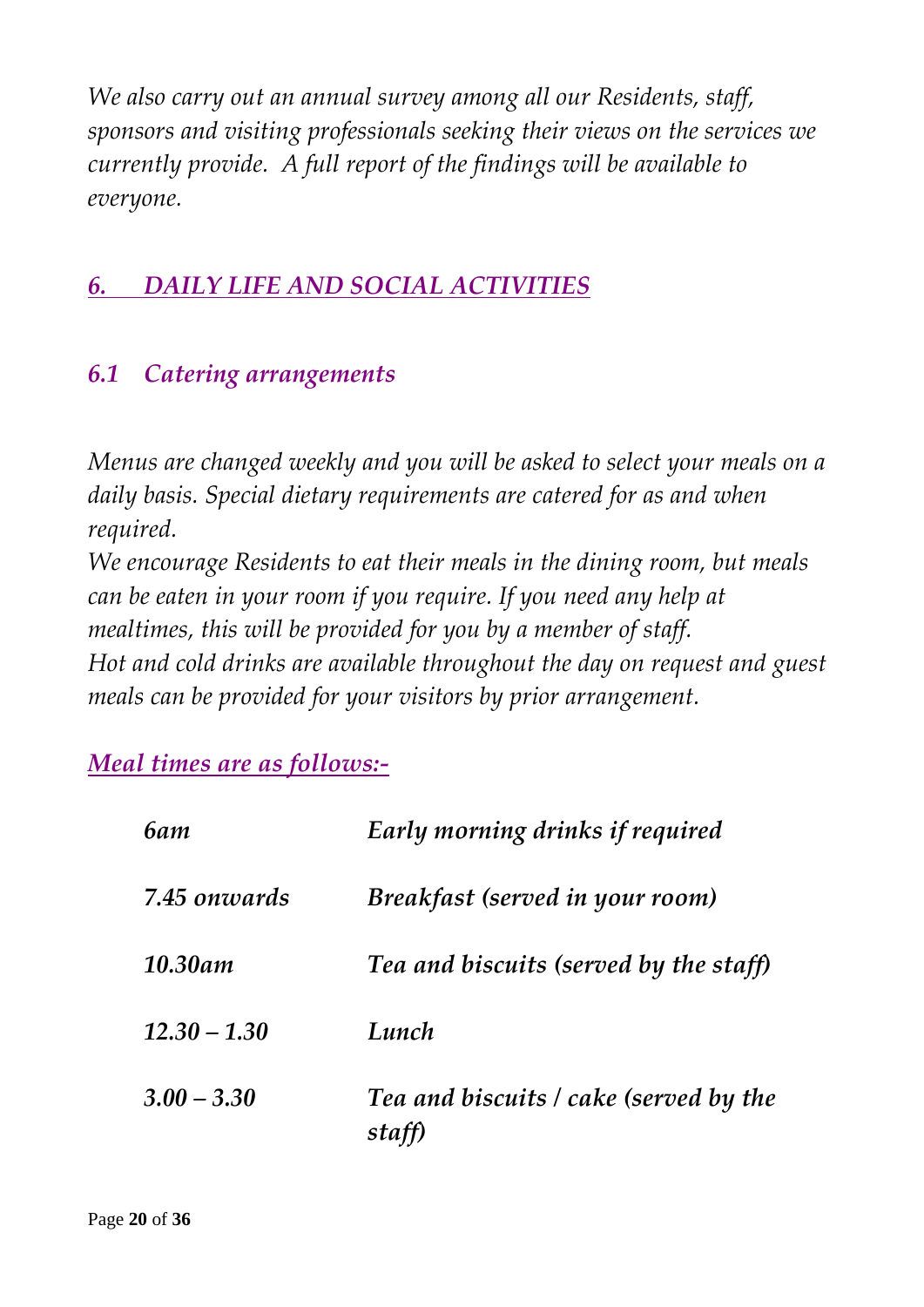| $5.30 - 6.30$ | Supper                                                                        |
|---------------|-------------------------------------------------------------------------------|
| $7.30 - 8.00$ | Drinks (tea, coffee, Horlicks etc) plus light<br>snacks (served by the staff) |

#### *Breakfast*

*This will be served in your room, Daily items available are cereals, fresh fruit, toast, tea, coffee, preserves, boiled eggs and porridge.*

#### *Lunchtime*

*The daily alternative is chicken, as this is always a popular choice. A selection of salads, baked potatoes, omelettes, fresh fruit, yoghurt and ice cream are always available. Residents who are feeling unwell are offered a light alternative of their choice if this is required.*

*Special dietary requirements are always observed as and when the need arises. In addition, Residents on special diets are usually consulted on a daily basis regarding the set menus and their personal preferences.*

#### *Suppertime*

*In addition to the set menu, bread and butter, and assorted preserves and spreads are served. Toast is also available if required and fresh fruit is always provided. Cheese and biscuits are also available on request.*

*Typical menu covering a two-week period :*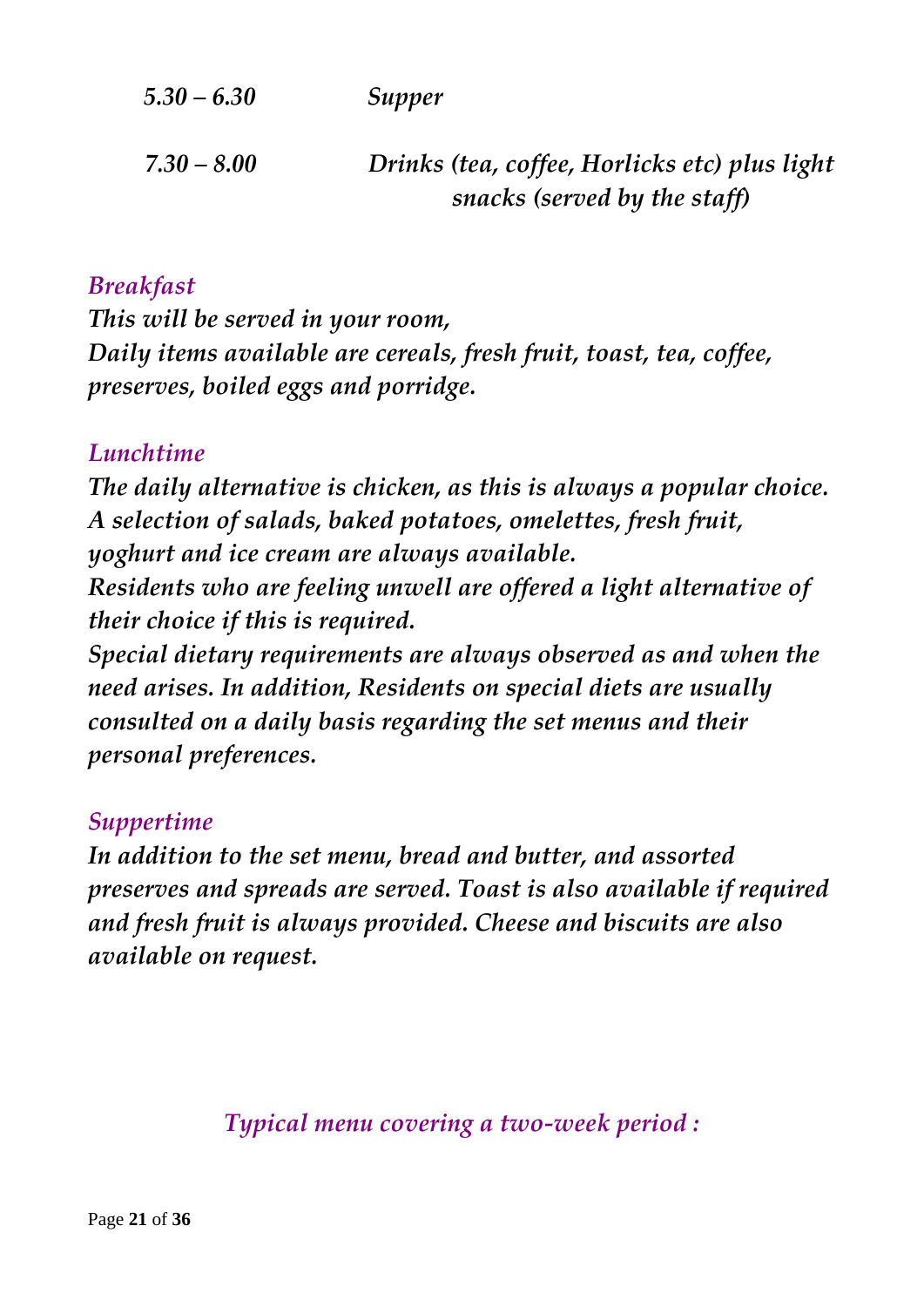### *WEEK ONE*

| <b>LUNCH</b>                                                                                                                                                   | <b>SUPPER</b>                                                                                                              |
|----------------------------------------------------------------------------------------------------------------------------------------------------------------|----------------------------------------------------------------------------------------------------------------------------|
| Monday                                                                                                                                                         |                                                                                                                            |
| Gammon & Pineapple or chicken<br>or Smoked Haddock<br>Creamed potatoes<br>Carrots, sweetcorn<br>Gooseberry crumble or egg<br>custard                           | <b>Fish cakes and beans or poached</b><br>egg on toast or a cheese<br>sandwich<br>Choice of Home-made cakes<br>Fresh fruit |
| Tuesday                                                                                                                                                        |                                                                                                                            |
| Sausage $\varepsilon$ onions or chicken or<br>jacket potato & tuna<br>Creamed potatoes<br>Peas, cauliflower<br>Jam sponge & custard or<br>pavlova<br>Wednesday | Cheese $\&$ potato pie, or<br>Pilchards on toast or tuna<br>sandwich<br>Homemade cakes<br>Fresh fruit                      |
| Pork steak or chicken or cheese<br>salad<br>Creamed potatoes<br><b>Broccoli, mashed swede</b>                                                                  | Egg $\varepsilon$ bacon or beans on toast or<br>luncheon meat sandwich                                                     |
| Rice pudding or strawberry<br>mousse $\&$ jelly                                                                                                                | Home-made cakes<br>Fresh fruit                                                                                             |
| <b>Thursday</b>                                                                                                                                                |                                                                                                                            |
| Steak & Kidney pie or chicken or                                                                                                                               | Macaroni cheese or Jacket                                                                                                  |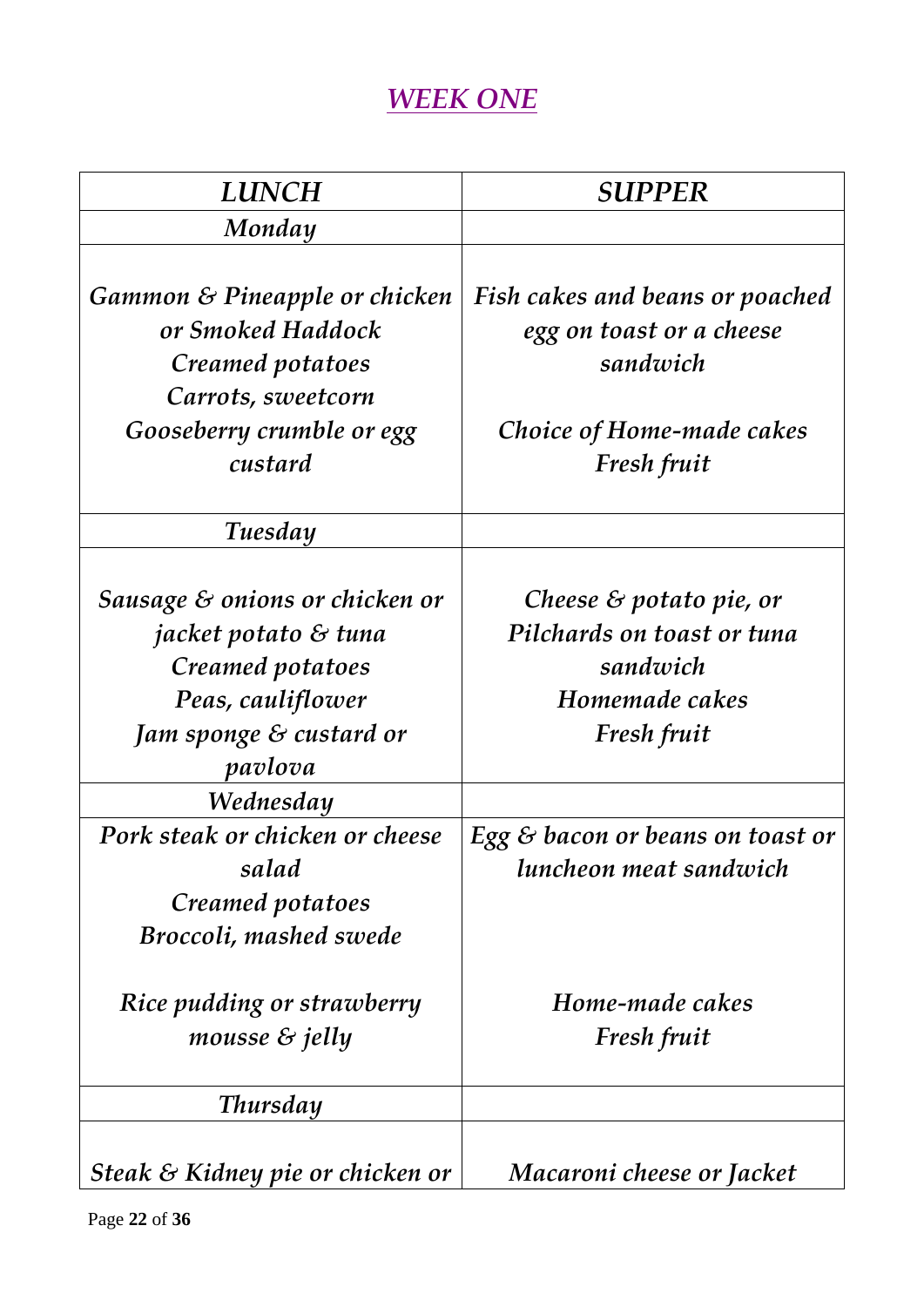| sausages                          | Potato & Prawns or ham          |
|-----------------------------------|---------------------------------|
| Creamed potatoes                  | sandwich                        |
| Carrots, mixed vegetables         | Home-made cakes                 |
|                                   | <b>Fresh fruit</b>              |
| Banana & custard or peach flan    |                                 |
| & cream                           |                                 |
| Friday                            |                                 |
| Scampi or chicken                 | Chicken Drummers & spaghetti    |
| Chipped potatoes                  | or cheese on toast or egg       |
| Grilled tomatoes, peas            | mayonnaise sandwich             |
|                                   |                                 |
| <b>Baked apple with mincemeat</b> | Home-made cakes                 |
| Fruit cocktail & evap. milk       | <b>Fresh fruit</b>              |
|                                   |                                 |
| Saturday                          |                                 |
|                                   |                                 |
| Shepherds Pie or chicken or Egg   | Corned beef hash or cheese      |
| & Bacon flan                      | omelette or prawn & lettuce     |
| Creamed potatoes                  | sandwich                        |
| Leeks, swede                      |                                 |
| Semolina or banana split          | Home-made cakes                 |
|                                   | Fresh fruit                     |
| Sunday                            |                                 |
|                                   |                                 |
| Roast beef & Yorkshire pudding    | Gala pie & salad or tomato soup |
| or chicken                        | or salmon sandwich              |
| Roast & creamed potatoes          |                                 |
| Savoy cabbage, roast parsnips     |                                 |
|                                   | Home-made cakes                 |
| Gateau                            | <b>Fresh fruit</b>              |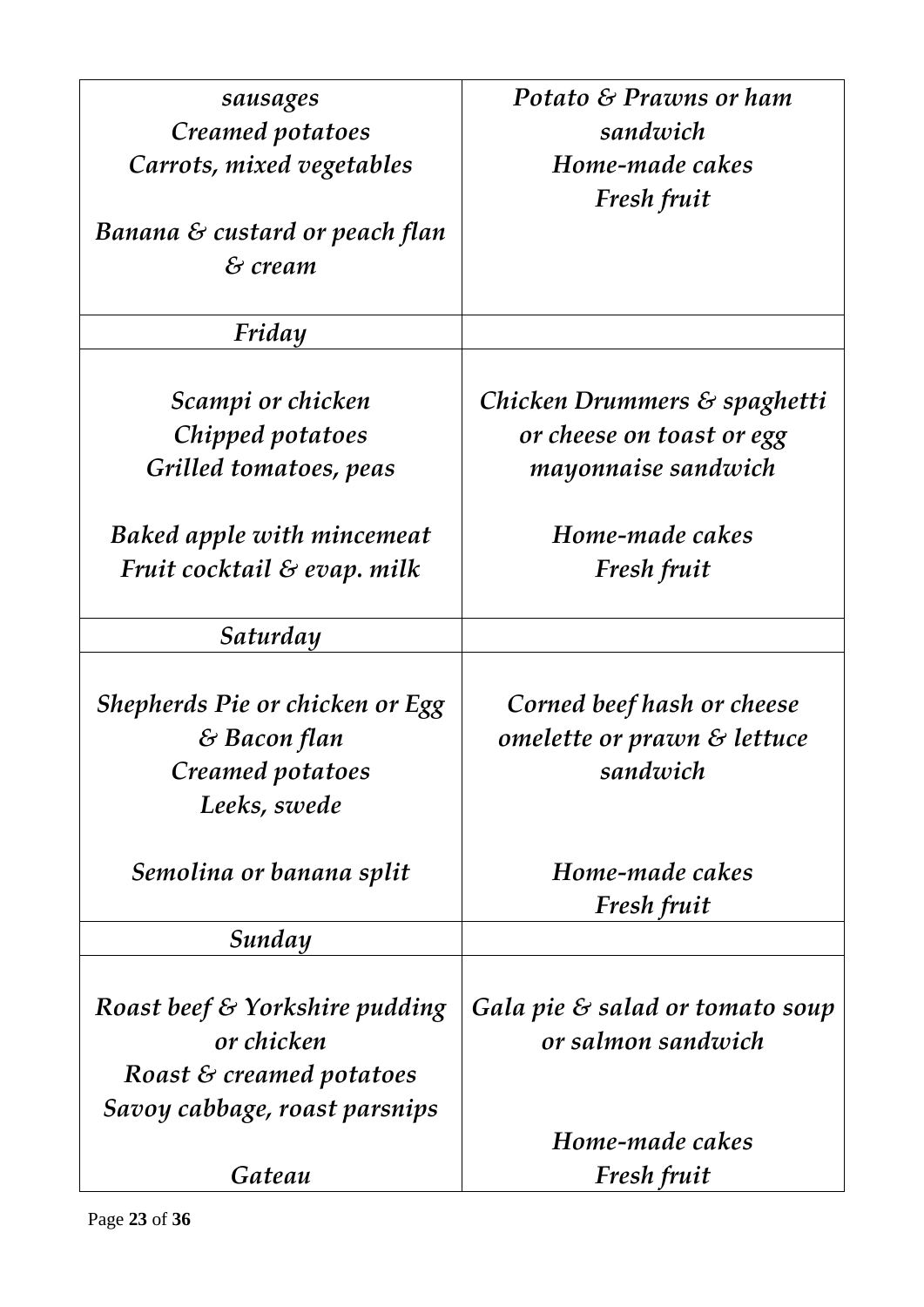### *WEEK TWO*

| <b>LUNCH</b>                                                                                                                                         | <b>SUPPER</b>                                                                                                                                 |
|------------------------------------------------------------------------------------------------------------------------------------------------------|-----------------------------------------------------------------------------------------------------------------------------------------------|
| Monday                                                                                                                                               |                                                                                                                                               |
| Liver & bacon or chicken or                                                                                                                          | Scrambled egg on toast or                                                                                                                     |
| <i>jacket potato with cheese</i>                                                                                                                     | Lasagne or chicken, bacon $\mathcal S$                                                                                                        |
| Creamed potatoes                                                                                                                                     | mayonnaise sandwich                                                                                                                           |
| Carrots, peas                                                                                                                                        |                                                                                                                                               |
| Apricots & custard                                                                                                                                   | Home-made cakes                                                                                                                               |
| Chocolate Angel Delight                                                                                                                              | Fresh fruit                                                                                                                                   |
| Tuesday                                                                                                                                              |                                                                                                                                               |
| Lamb chop or chicken or<br><b>Poached Salmon</b><br>Creamed potatoes<br>Cauliflower, runner beans<br>Syrup sponge & custard or<br><b>Arctic Roll</b> | Bubble $\mathcal S$ Squeak with bacon or<br>spaghetti on toast or crabstick<br>& mayonnaise sandwich<br>Home-made cakes<br><b>Fresh fruit</b> |
| Wednesday                                                                                                                                            |                                                                                                                                               |
| Minced beef $\varepsilon$ onion pie or                                                                                                               | Jacket potato $\mathcal E$ cheese or                                                                                                          |
| chicken or sausages                                                                                                                                  | chicken soup or cheese $\mathcal S$ ham                                                                                                       |
| Creamed potatoes                                                                                                                                     | sandwich                                                                                                                                      |
| White cabbage, mashed swede                                                                                                                          | Home-made cakes                                                                                                                               |
| Cheesecake                                                                                                                                           | Fresh fruit                                                                                                                                   |
| <b>Thursday</b>                                                                                                                                      |                                                                                                                                               |
| Lancashire Hot-Pot or chicken<br>or Cheese & Tomato flan<br>Creamed potatoes<br>Leeks, mixed vegetables                                              | Bacon & Vegetable pasta with<br>cheese sauce or Fish Fingers $\mathcal S$<br>beans or Tuna sandwich                                           |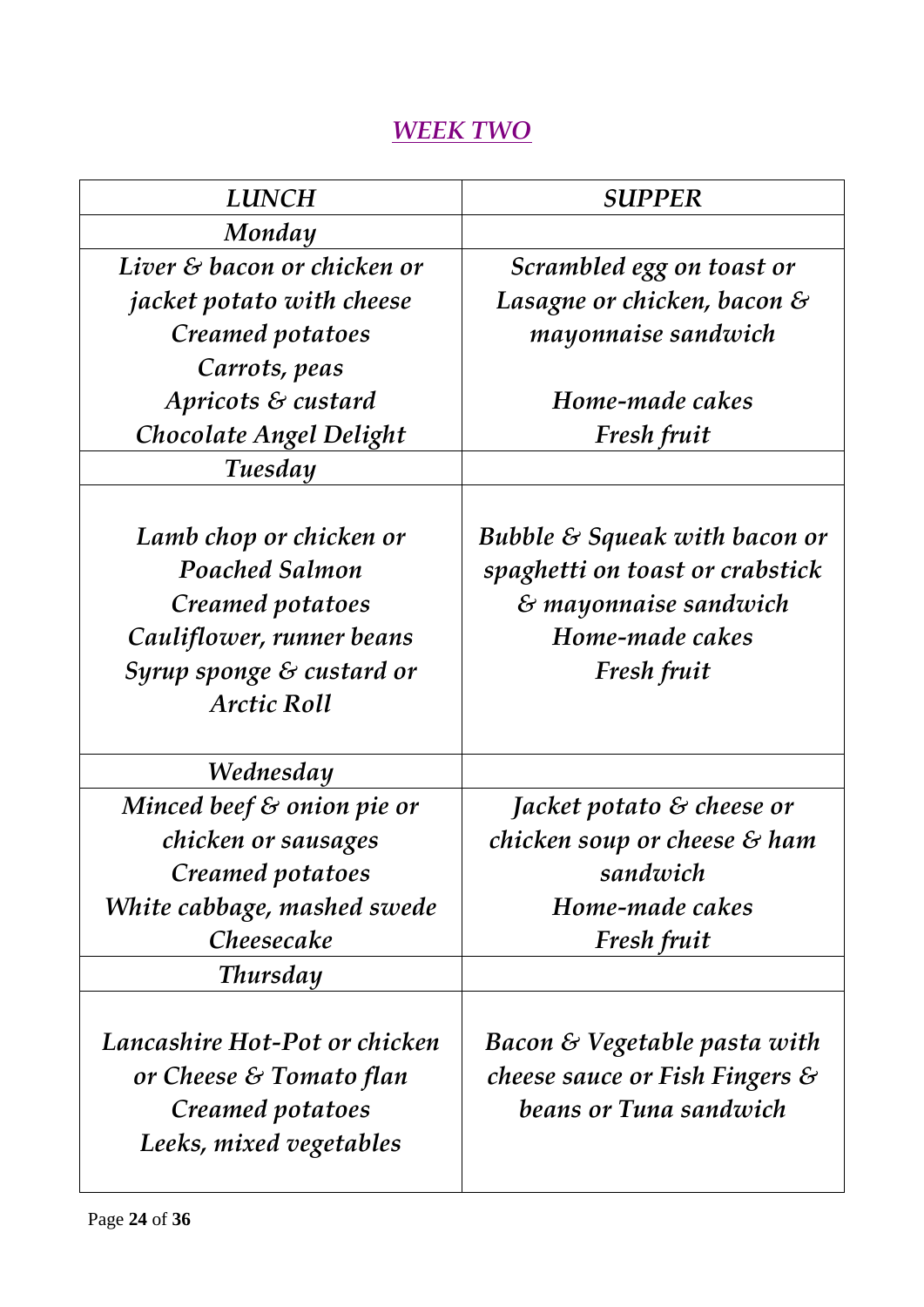| Apple Pie & custard or Fruit           | Home-made cakes                         |
|----------------------------------------|-----------------------------------------|
| Flan & cream                           | Fresh fruit                             |
| Friday                                 |                                         |
|                                        |                                         |
| Breaded cod or chicken                 | Mackerel salad or Sausages $\mathcal S$ |
| Chipped potatoes                       | <b>Beans or Bacon sandwich</b>          |
| Grilled tomatoes, peas                 |                                         |
| Rice pudding or Banoffee Pie           | Home-made cakes                         |
|                                        | Fresh fruit                             |
| Saturday                               |                                         |
|                                        |                                         |
| <b>Beef Stew &amp; Dumplings or</b>    | Fried egg on toast or beefburgers       |
| chicken or Smoked Haddock              | & spaghetti or Luncheon Meat            |
| Creamed potatoes                       | sandwich                                |
| Carrots, swede                         |                                         |
| Cherry Crumble $\mathcal E$ custard or | Home-made cakes                         |
| Jelly & Ice-Cream                      | <b>Fresh fruit</b>                      |
|                                        |                                         |
| Sunday                                 |                                         |
| Roast pork with sage & onion           | Ham Salad or ham sandwich               |
| stuffing or chicken                    |                                         |
| Roast & creamed potatoes               |                                         |
| Cauliflower, sprouts                   |                                         |
| Bread $\&$ Butter pudding or           | Home-made cakes                         |
| Gateau                                 | Fresh fruit                             |

#### *6.2 Residents' meetings*

*St George's House is run for the benefit of its Residents and we will actively encourage you to offer your comments and suggestions at all times.*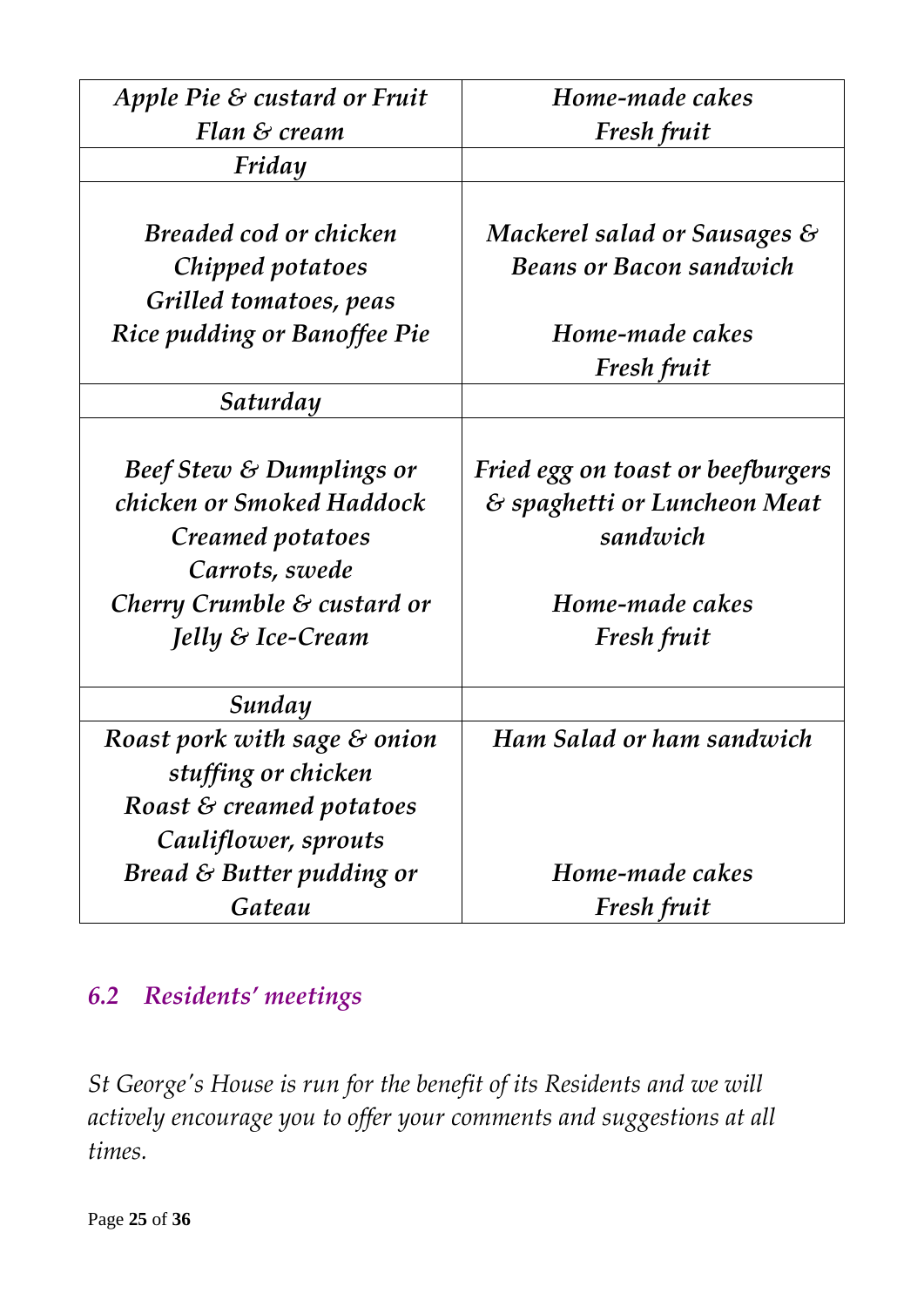*A formal Residents' meeting is held every four weeks and as attendance is optional, minutes of these meetings are issued to all Residents on an individual basis. The minutes are also considered by St George's House Management Committee, which then approves any items for action.*

### *6.3 Advocacy*

*Although Residents are encouraged to participate fully in the decisions which affect their daily lives at St George's House, there may be times when an individual Resident would appreciate help and support from an independent person, to make their views known.*

*There are several categories of person who are able to act as advocates on your behalf – eg relatives, Health Professionals etc.* 

*In addition, the South East Essex Advocacy for Older People (SEEAOP), is available locally and one of their representatives attends Residents' meetings on a quarterly basis. Should you wish to consult an advocate from SEEAOP at any time, you should inform the Registered Manager, who will arrange this for you.* 

*Their leaflets with all contact details are provided for all Residents and can be found on the Residents' notice board.*

### *6.4 Activities*

*These are displayed daily on the Residents' notice board in the main lounge.*

### *6.5 Religious Services*

*Advance details of all services are publicised in the minutes of the Residents' meetings and also on the notice board in the main lounge. All denominations are catered for and Residents are able to meet with clergy in the privacy of their own rooms if so desired.*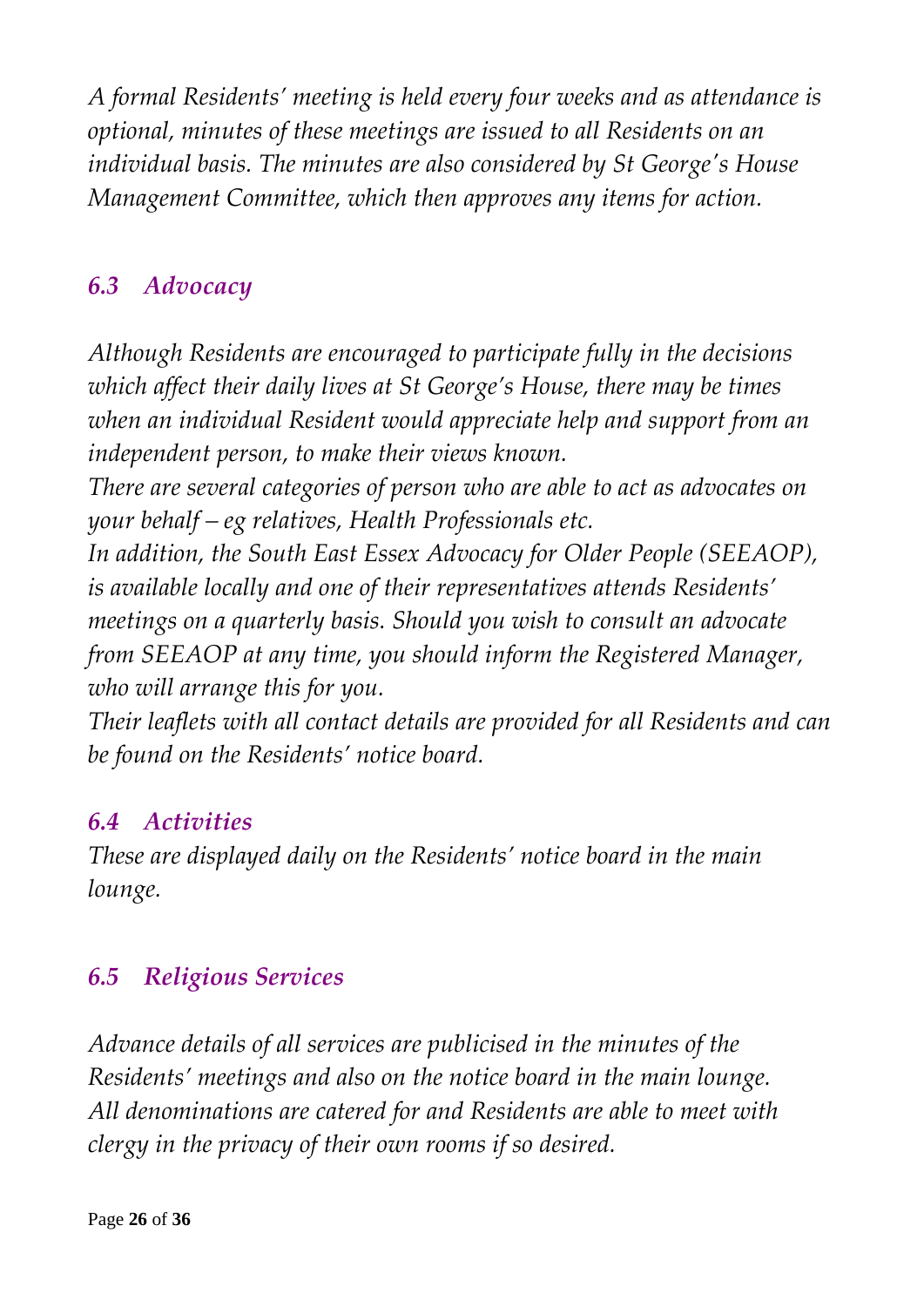*Attendance at Services outside the House can be arranged – usually with the assistance of family or friends or with someone from the Church. 6.6 Visitors*

*We welcome visitors to the House at any time. To meet security and Health & Safety requirements, they will be required to sign in and out of the House using the Visitors' book in the porch.*

*All Visitors will be required to observe our Health & Safety policy and a copy of this can be provided on request.*

*It is open to you to entertain your visitors in one of the communal areas of St George's House or, if you would prefer, in the privacy of your own* 

*room.*

### *6.7 Valuables / Finance*

*The safekeeping of Residents' valuables is discussed on entry to the House and Residents are encouraged to take out Insurance for higher value items. Any Resident wishing to do so may deposit items of cash, jewellery or private papers in the House safe, which is located on the premises. Receipts will be provided for all items and access to the safe is restricted to the Registered Manager or, in her absence, a named Senior Care Assistant. Custody of safe keys is recorded in a written Key Record.*

*Lockable accommodation is available in all rooms for those Residents who wish to keep valuables in their own rooms.*

*Relatives / sponsors may deposit cash at the House for use by the Residents (pocket money), in return for a written receipt. Cash monies received in this way will be held in a secure box within the safe, with access restricted to the Registered Manager or in her absence, a named Senior Care Assistant. Records of all receipts of cash are kept in a log-book which is balanced fortnightly and is open to inspection by the Society Chairman and Auditors.*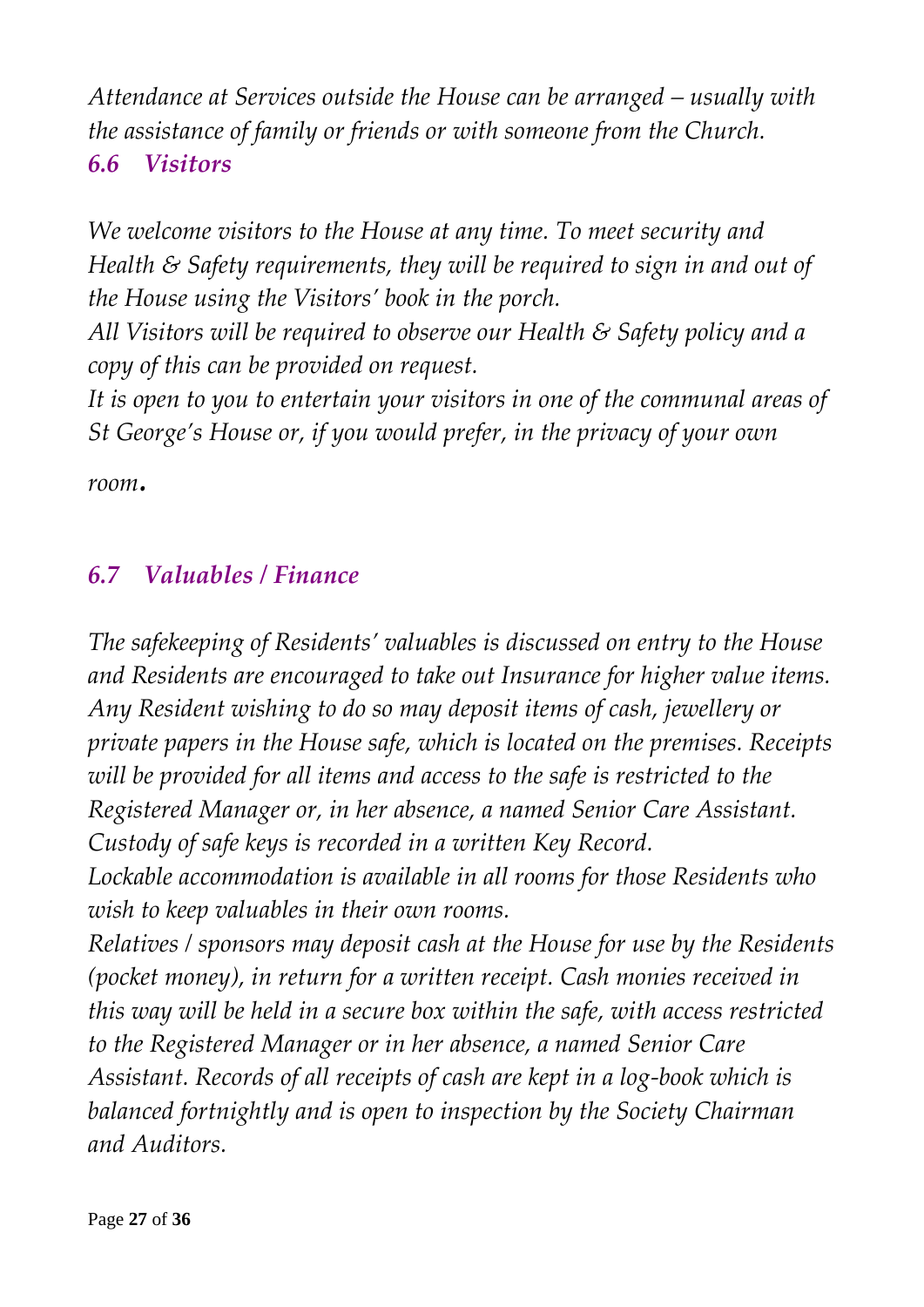*Members of staff are not permitted to become involved in a Resident's financial affairs.*

*Those Residents needing financial help or advice will be referred to their relative or sponsor, or in the case of a Resident without a sponsor, to a volunteer member of the House Committee or SEEAOP.*

*A facility is provided whereby a Resident may cash a personal cheque via the Society's Registered Office. All such requests must be accompanied by a written request signed by the Resident. Residents will wish to note that cheques are signed weekly and can therefore not be honoured "on demand".*

*Staff are not permitted to accept gifts, save and except small gifts at birthdays or Christmas, subject to the gift being reported to the Registered Manager and the Board of Trustees.*

*Staff are not permitted to benefit from any will or legacy of a Resident.*

### *7. PHYSICAL ENVIRONMENT*

### *7.1 Your Room*

*Your room will measure no less than 10 square metres (excluding ensuite) and can be furnished with your own furniture and personal items if required. Residents are encouraged to bring with them photographs, ornaments and other private mementos including pictures and also small items of furniture. The domestic and maintenance staff will be happy to assist you to arrange your room to your liking. All bed linen and towels will be provided for you.*

### *7.2 Communal Areas*

*These are available for you to make use of as you wish. There are two spacious lounge areas, the downstairs lounge providing a television for*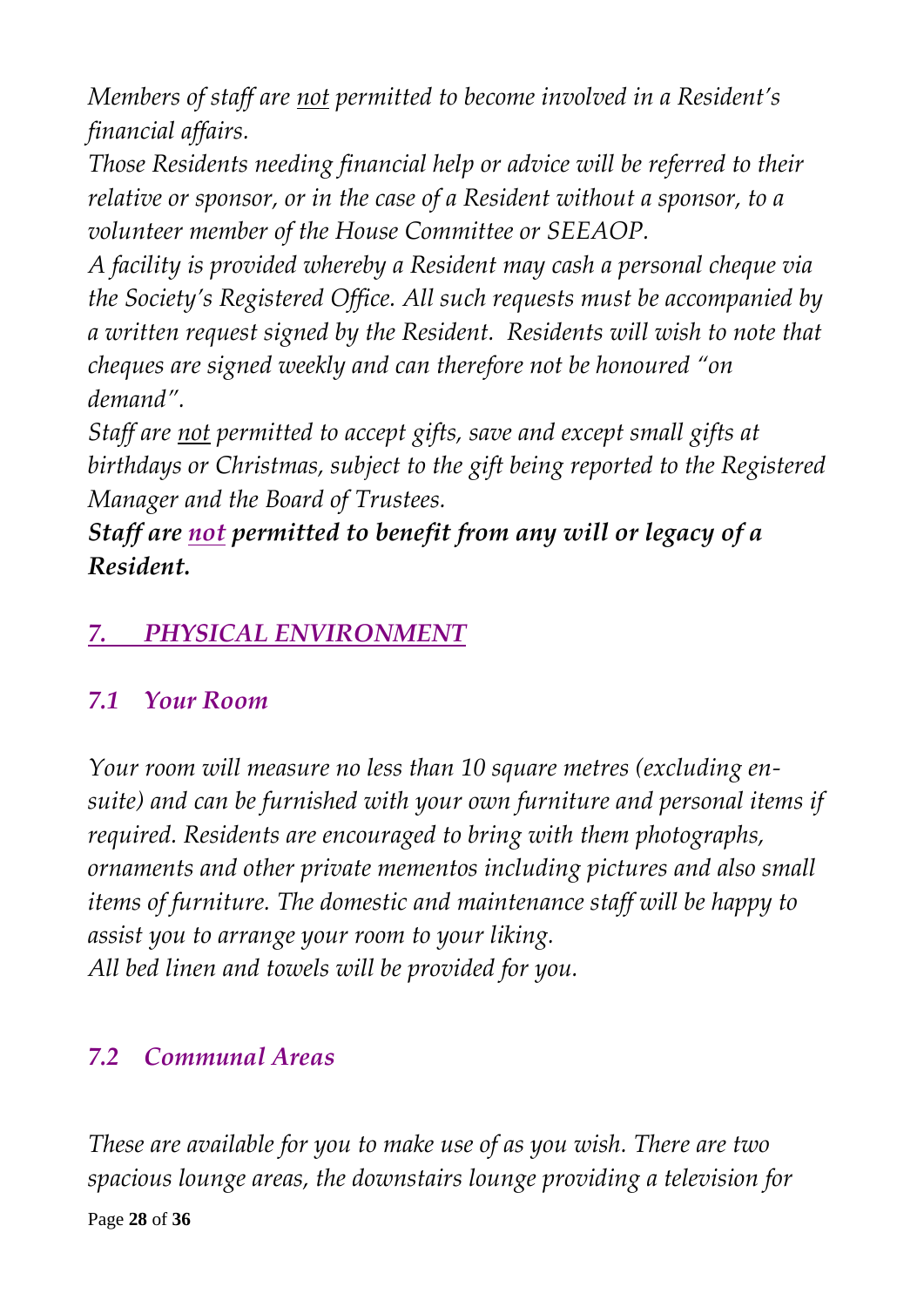*your enjoyment and also background music by request. The large conservatory is very popular for those wishing a quieter environment and there is also a stock of reading material for those who wish to make use of this.*

### *7.3 Disabled access*

*Wheelchair access is available throughout both levels of the House and also out to the gardens.*

### *7.4 Parking*

*Visitors' parking is available, but as spaces are limited it may not always be possible for your visitors to use the car park. It is, however, relatively easy to park fairly close to the House in one of the neighbouring roads. Visitors are asked to park considerately and not to block access for other users.*

### *7.5 Telephones*

*St George's House does not provide telephones in individual rooms. It is, however, open to a Resident to have his or her own line installed and the Care Manager will be happy to advise on this. The installation costs and the ongoing costs of line rental and calls, will be the Resident's own responsibility.*

### *7.6 Laundry*

Page **29** of **36** *St George's House has its own laundry facility on the premises and a full service is available for machine washable clothing. There is no extra charge for this service but Residents are asked, prior to admission to the House, to ensure that all their clothes are clearly labelled.*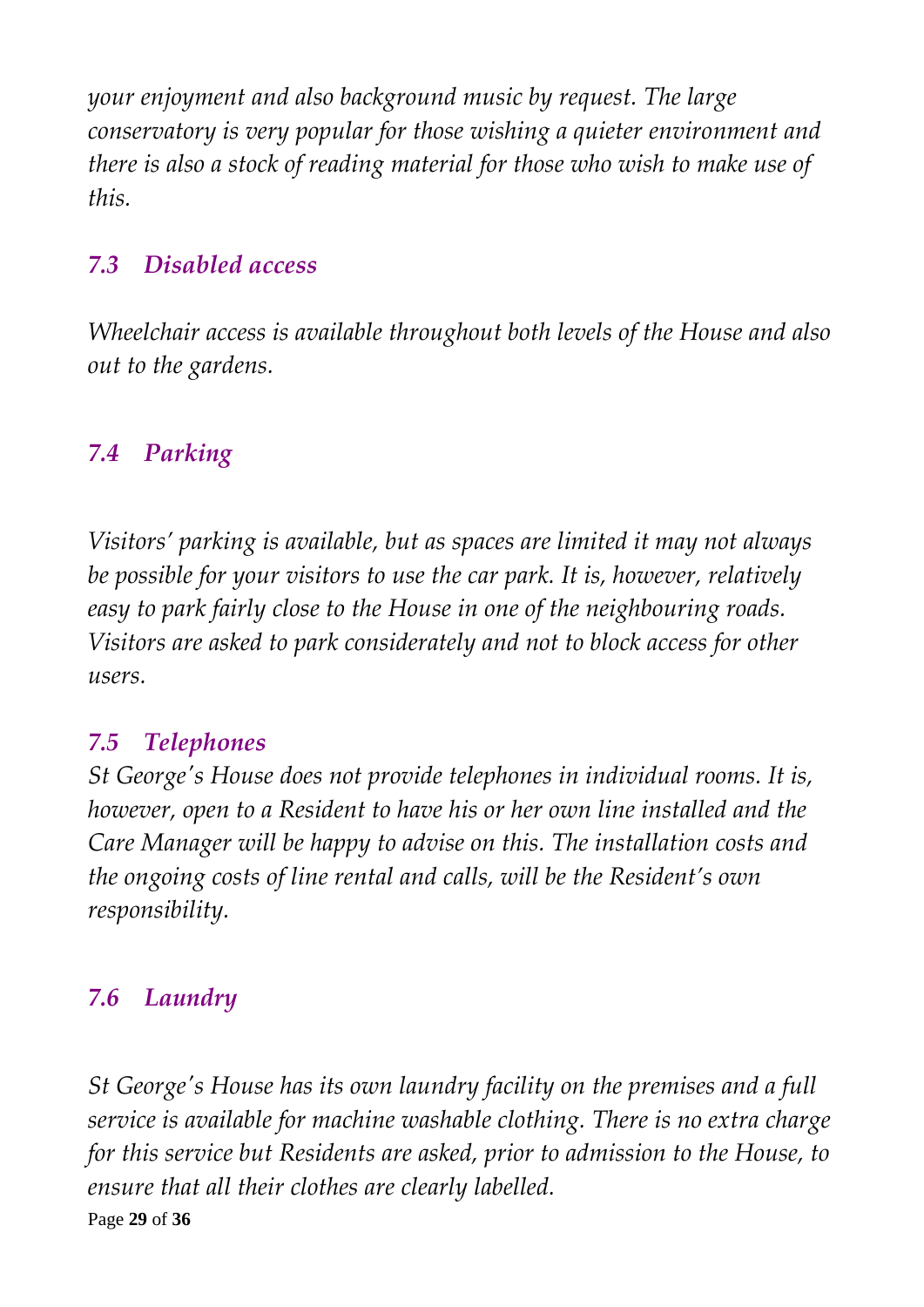*Items of clothing which need to be dry-cleaned will be dealt with at the Resident's own expense.*

#### *7.6 Nurse Call System*

*A Nurse Call system is installed throughout St George's House and covers not only your own room, but also the main bathrooms and toilet facilities, as well as communal areas.* 

*This facility is for the convenience and safety of Residents and enables them to summon assistance should they need it, at any time of day or night.*

#### *7.8 Pets*

*For reasons of health, safety and cleanliness, Residents are not allowed to bring pets into the House.*

#### *7.9 Pets-As-Therapy (PAT) Scheme*

*St George's House participates in this scheme and it is open to any Resident to take part or not, whichever is their preference.*

### *8. HEALTH AND SAFETY*

*It is a requirement of the House that all Residents and relatives' guests observe the Health & Safety notices displayed within the House. A copy of the full Health & Safety Policy & Procedure can be provided upon request.*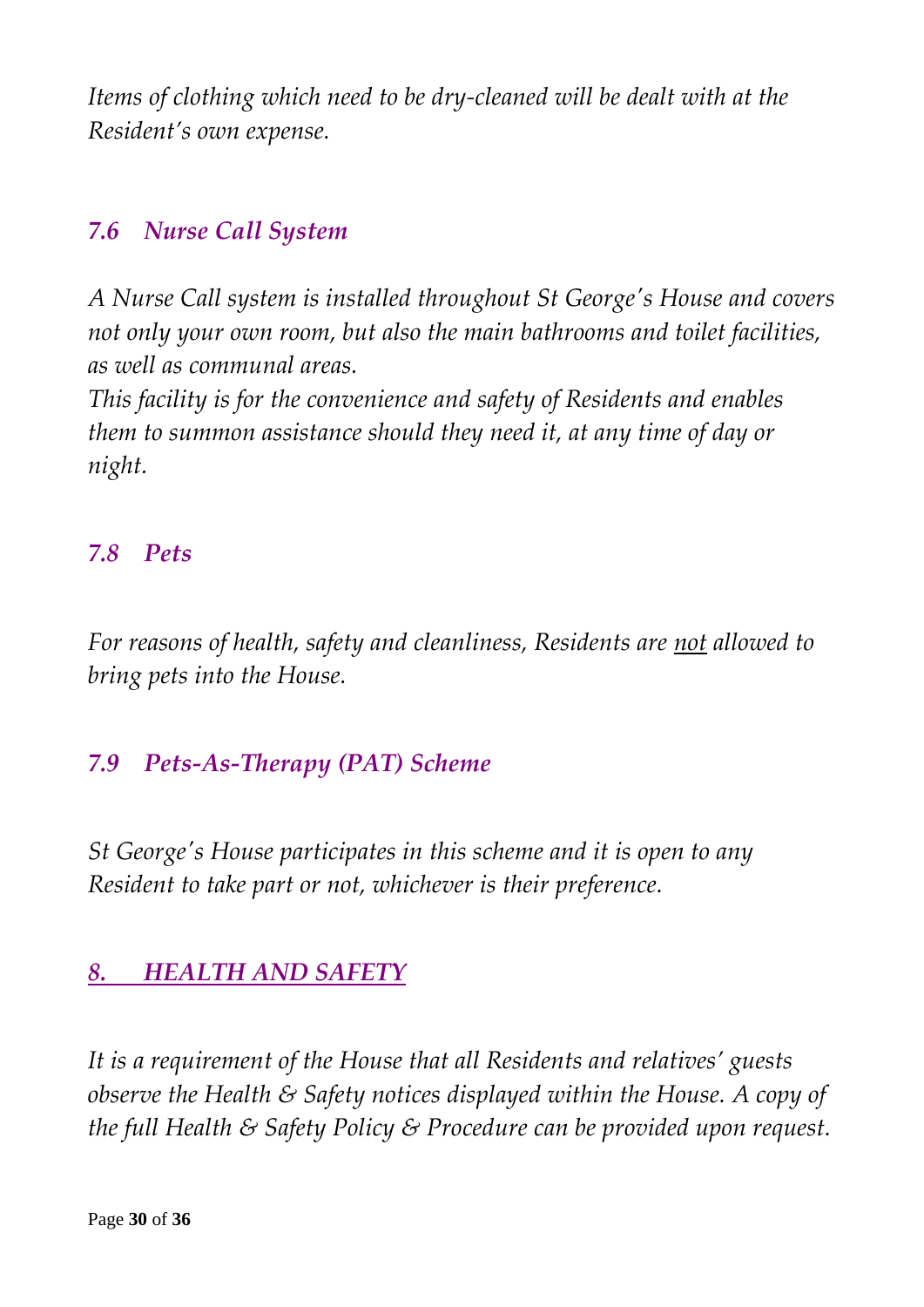#### *8.1 Fire*

*On admission to the House, a "Fire Risk Assessment" will be carried out by a member of staff so that your specific needs in the event of an emergency can be determined.*

*The House is fully equipped with a fire alarm system, which is checked and tested weekly by the maintenance staff and serviced regularly by an approved contractor.*

*All Residents are requested to make themselves familiar with the Fire Exits and fire signs.*

*It is important that Residents inform the Registered Manager or her deputy when they leave the House so that in the event of an emergency, everyone can be accounted for. It is equally important for visitors to sign in and out of the building for the same reason.*

*In the event of fire, or on hearing the fire alarm DO NOT PANIC. Staff are trained in fire safety and will come to you to tell you what to do, or to escort you to a place of safety. You will be reminded about this regularly at Residents' meetings.*

#### *8.2 Electrical Equipment*

*You may wish to bring small electrical items such as lamps, radios or shavers into the House. This is permitted, but prior to use the items will be subject to a mandatory check for safety.*

#### *8.3 Manual Handling*

*Residents are encouraged to assist with their own transfers but the Society reserves the right to use a hoist if a Resident's assessment indicates that this is necessary.*

Page **31** of **36**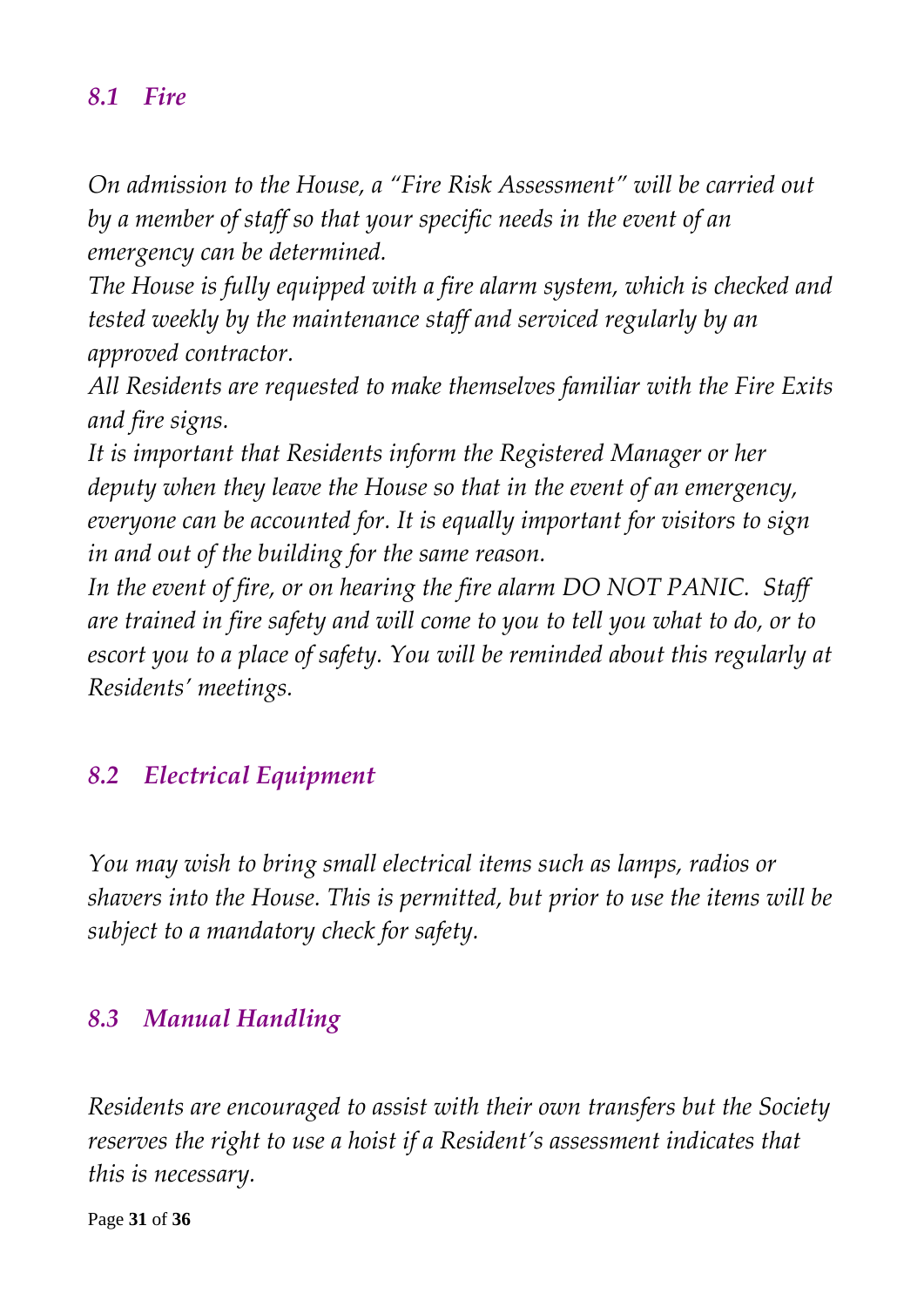### *8.4 Wheelchairs*

*Wheelchairs are provided within the House for Residents' use. These are subjected to regular maintenance checks to ensure safe working order. It is essential that footplates are used to prevent injury while the wheelchair is being moved.*

### *8.5 Smoking*

*From 1st July 2007, Residents have only been permitted to smoke in their own room as this has been designated as their own personal smoking area. For the comfort of other Residents and for reasons of Health & Safety law, all other areas of the House, including the patio area and the garden have been designated as "No Smoking" areas. All smoking materials should be extinguished safely after use.*

### *8.6 Rights and Responsibilities*

*Residents living in Registered Residential Care have equal rights to those who live in the wider community. These rights include the right to privacy, dignity, safety, fulfilment and the freedom to make their own choices regarding their daily lives.*

*Residents are encouraged to work with staff with reference to their Care Plans and to show care and consideration for the rights of other Residents within the House by following the Health & Safety and other House policies.*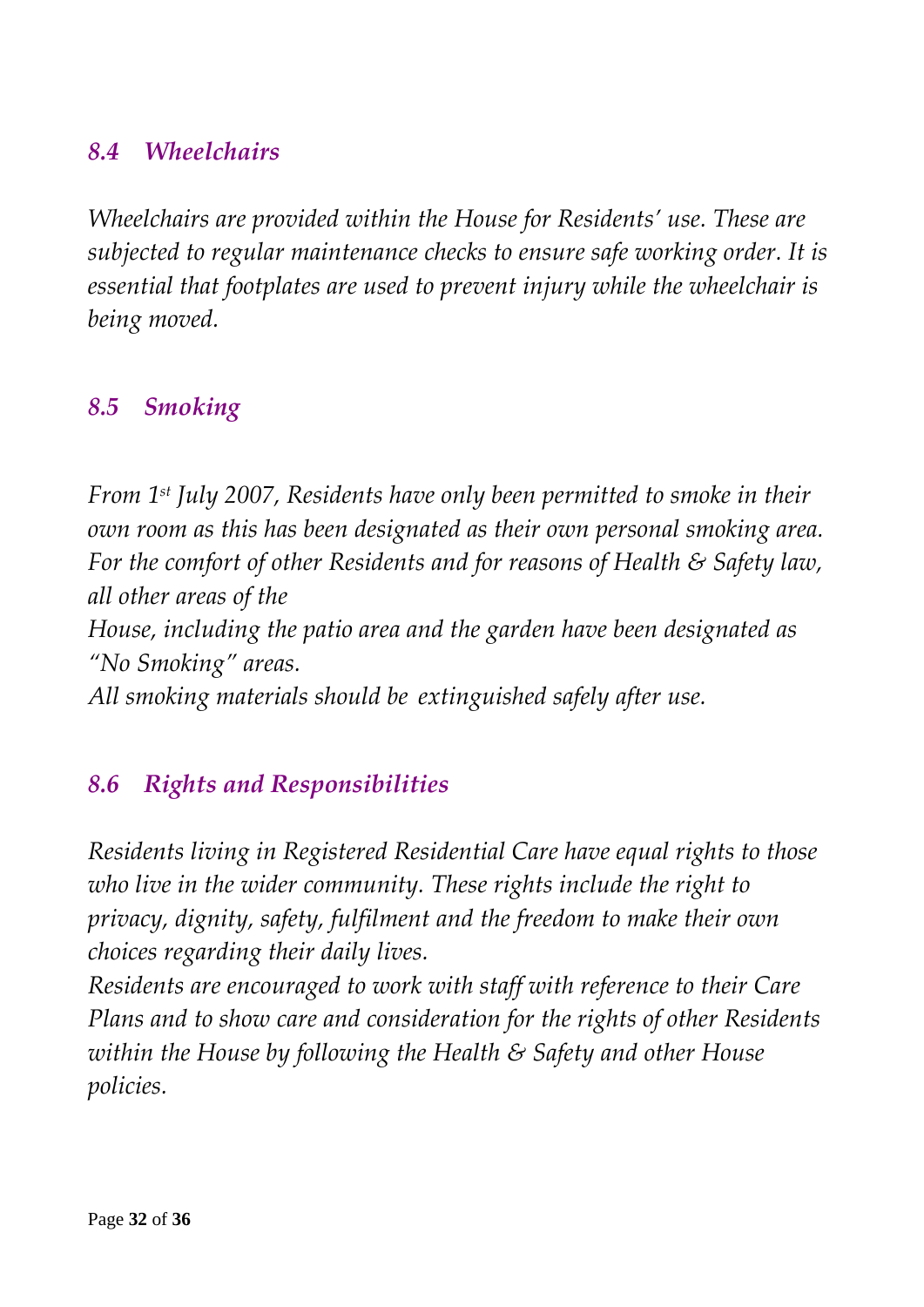### *9. FEES*

### *9.1 Standard Charges & Method of Payment*

*Please contact us on 01702 213350 for details of the fees currently in place.*

*Fees are payable in advance on 1st day of the month and it is a Society requirement that payment is made by Standing Order directly into its bank. The Society will provide the Resident with a Standing Order for completion so that this arrangement can be put into place. Where a Resident takes up residence part way through a month, the initial or balancing payment will be requested by cheque, with a Standing Order to follow on from that.*

*Respite / short stay accommodation is also available from time to time, the charge for this service currently being £110/day inclusive.*

### *9.2 Review of charges*

*The charge made for your care will be reviewed at least annually on 1st April. In the case of its annual review, the Society will give you not less than 28 days notice before the increased charge is applied.*

### *9.3 Other chargeable services*

*Services which are not included as part of the Society's standard fee, (eg dry cleaning, daily newspapers, private telephone line, hairdresser, chiropodist etc), must be met by the Resident from his/her own means (see paragraph 6.7 above regarding Finance and Residents' pocket money). The administrative cost involved with the handling of Residents' pocket money will be borne by the Society. If at any time the Society deems it necessary to make a charge for this service, the charge will not be levied until the*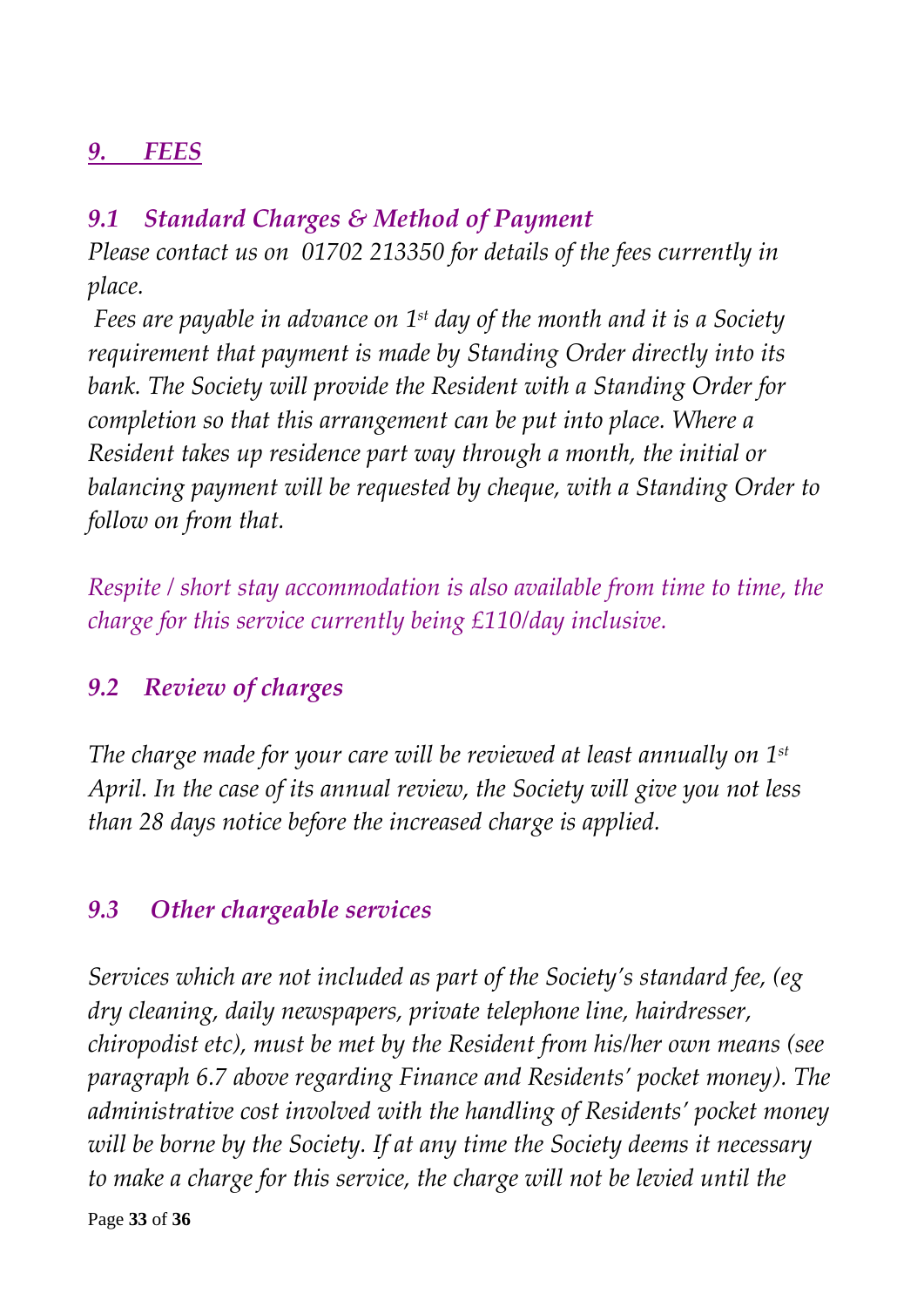*next annual review of fees. The Society will give no less than 28 days notice of this change.*

### *9.4 Local Authority Contract Arrangements*

*The Society currently contracts with the Local Authority on a "top-up" basis for those Residents who may become entitled to Local Authority assistance with the payment of their fees. When this occurs, fees will be charged at a different rate, in agreement with the Local Authority, via a 3 way contract which involves the Society, the Local Authority and the Resident. It is likely that the full fee payable will not be met by the Local Authority and in these circumstances, a third party will be sought to pay the resulting shortfall. This third party is usually a relative / sponsor and his or her signed agreement to the arrangement will form part of the 3-way contract. Applicants/Sponsors are advised to discuss these arrangements with the Society's General Manager and / or the Local Authority before applying for assistance.*

### *10. COMPLAINTS / COMMENTS*

### *10.1 Complaints procedure*

*If you have a complaint about the service provided at St George's House, please let us know because we aim to maintain the highest standards. If you wish to make a formal complaint :-*

- *1. On all minor matters you should report your complaint directly to the Registered Manager*
- *2. All complaints are lodged in the Complaints Book, giving the date and nature of the complaint. Your complaint will be acknowledged within 3 days.*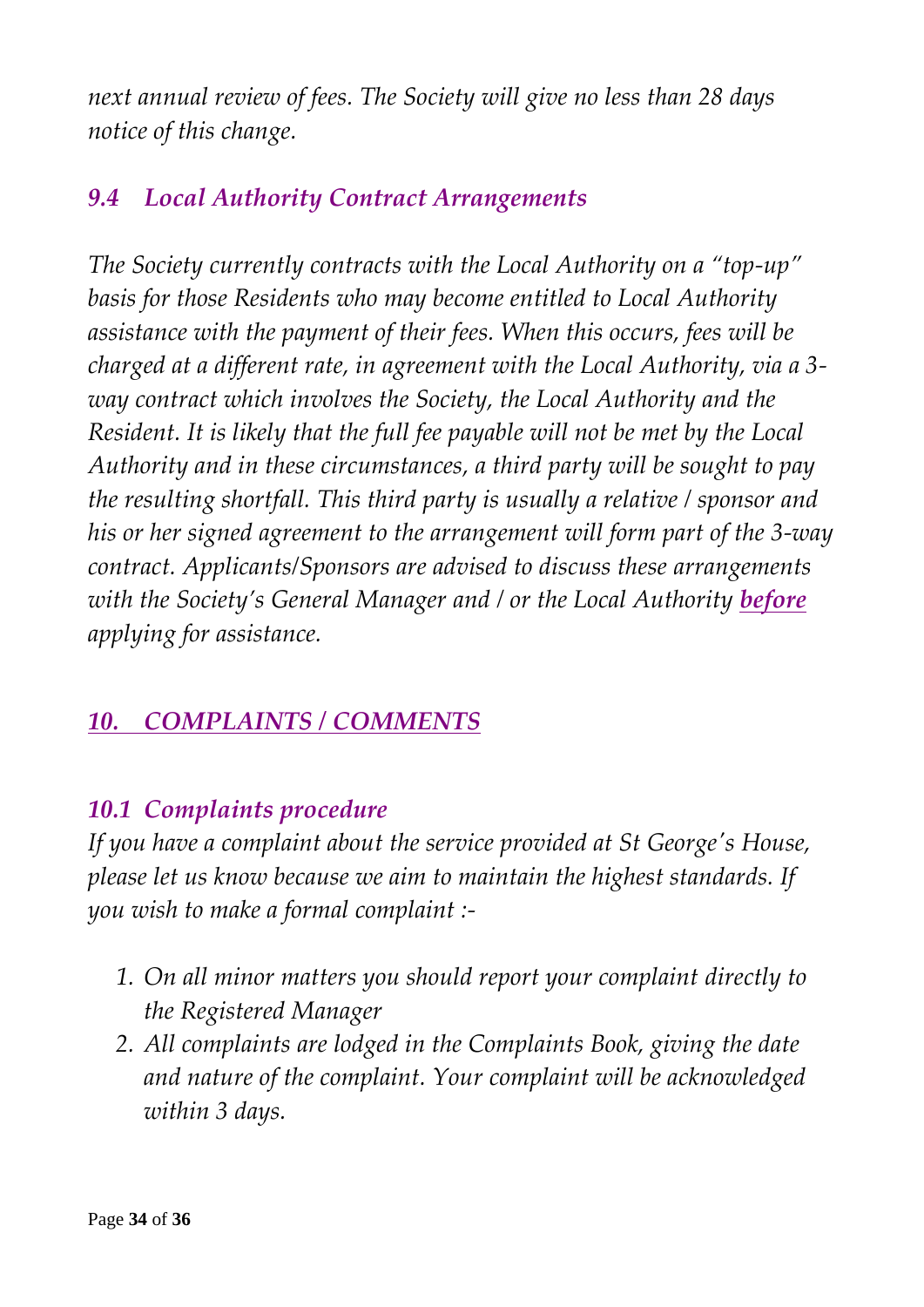- *3. If you have a more serious complaint, or if you are not satisfied with the Registered Manager's response, please set out your complaint in writing using one of the Society's Complaints Forms, and send it to the General Manager, c/o Ground Floor, 19, Clifftown Road, Southend-on-Sea, Essex SS1 1AB. Your complaint will be acknowledged within 3 working days.*
- *4. If your complaint cannot be satisfactorily resolved within 10 working days, you will be informed of the reasons for the delay.*
- *5. If, following investigation of your complaint, you are not satisfied with the outcome, you can appeal to the Society Chairman, who may wish to meet with you to discuss the complaint. You have the right to be accompanied at this meeting by a sponsor or friend.*
- *6. Once the Chairman has reviewed all the information he/she will make a decision. This decision will be final and will be communicated to you in writing within 7 days.*
- *7. Complaints may also be made to the Local Authority and the Housing Ombudsman Service. The addresses are shown below :-*

| Housing            | Southend on Sea Borough |
|--------------------|-------------------------|
| <b>Ombudsman</b>   | Council                 |
| Service            |                         |
| 81 Aldwych         | Civic Centre,           |
| London WC2B 4HN    | Victoria Avenue,        |
| www.housing-       | Southend SS2 6ER        |
| ombudsman.org      |                         |
|                    |                         |
| Tel:-0300 111 3000 | 01702 215000            |

*Once your complaint has been fully dealt with by the Abbeyfield Southend Society, if you are not satisfied with the outcome you can also refer your*